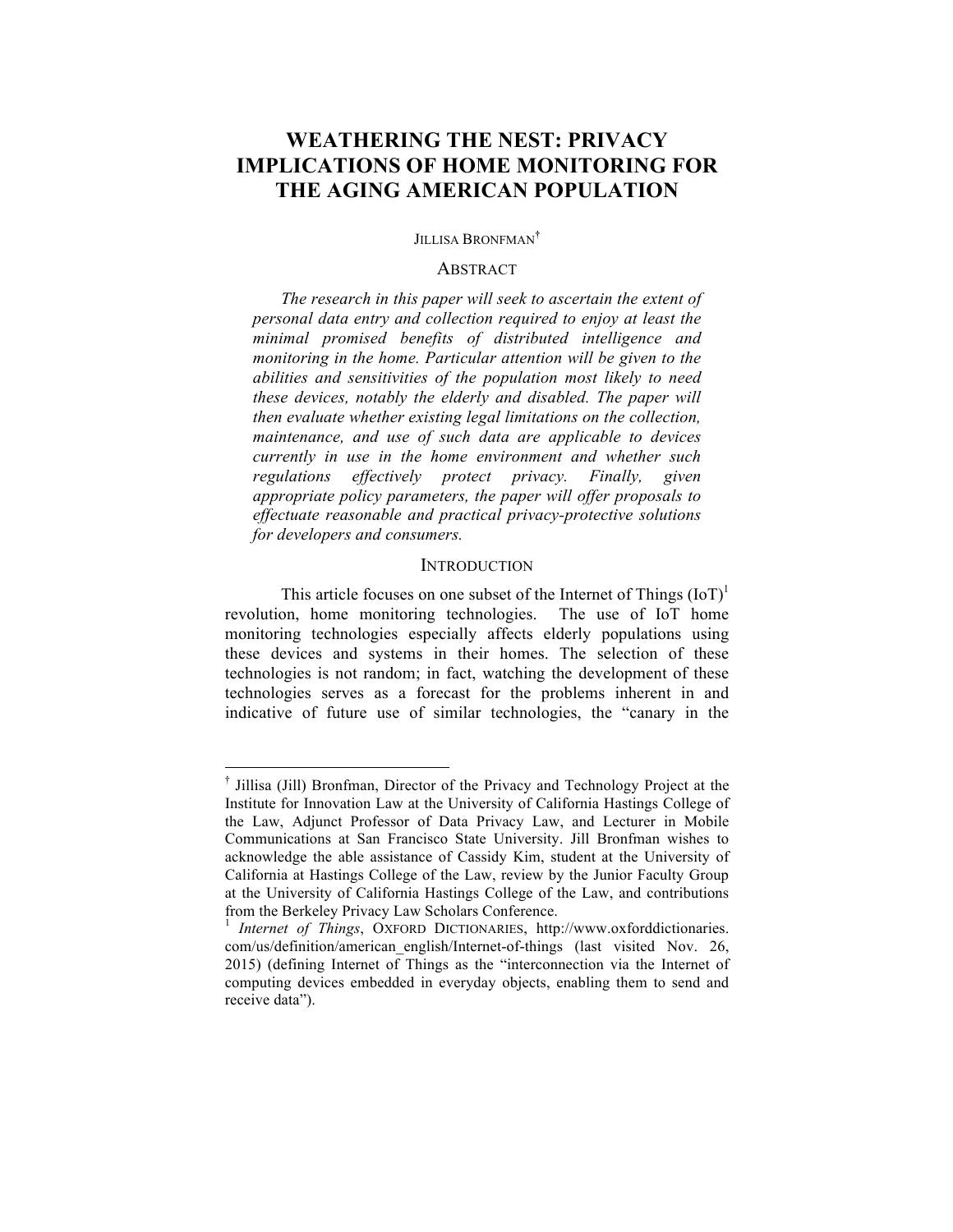coalmine" for the IoT.<sup>2</sup> Use of IoT home monitoring technologies for the elderly is at this time preliminary as not every household is so equipped. While we may see these devices as necessary and desirable for vulnerable populations, once they become more available, the use of IoT home monitoring devices will become as ubiquitous as other mobile devices. Now is the opportune time to evaluate the privacy implications of these new technologies, before their intrusions become part of the fabric of everyday life.

Further highlighting the importance of these new technologies is the recent Federal Trade Commission (FTC) staff report on IoT, which specifically mentions home monitoring technologies. For example:

[H]ome automation systems that turn on your front porch light when you leave work; . . . These are all examples of the Internet of Things ("IoT"), an interconnected environment where all manner of objects have a digital presence and the ability to communicate with other objects and people. The IoT explosion is already around us, in the form of  $\ldots$  connected smoke detectors and light bulbs.<sup>3</sup>

What are the consequences of collecting this data in the home? The consequences are of three types: (1) the effect on individual behavior and well-being, (2) the effect on corporations and their ability to do business in new and unusual ways,  $4$  and (3) the effect on

<sup>2</sup> FED. TRADE COMM'N, INTERNET OF THINGS WORKSHOP 177, at ll. 12–20 (2013), http://www.ftc.gov/sites/default/files/documents/public\_events/Internetthings-privacy-security-connected-world/final\_transcript.pdf [hereinafter IOT WORKSHOP] ("[T]here can be amazing benefits, but at the same time, there is a potential for some serious harm, especially in tele-health and health applications. I consider that sort of the canary in the coalmine for the Internet of Things. If bad things start happening with tele-health and health applications, you are going to see that sort of poison the well, so to speak, for a whole lot of additional kinds of connected applications." (Joseph Lorenzo Hall, the chief technologist at the Center for Democracy and Technology (CDT))).<br><sup>3</sup> FED. TRADE COMM'N, INTERNET OF THINGS: PRIVACY & SECURITY IN A

CONNECTED WORLD 1 (2015), http://www.ftc.gov/system/files/documents/ reports/federal-trade-commission-staff-report-november-2013-workshop-

entitled-Internet-things-privacy/150127iotrpt.pdf [hereinafter IOT CONNECTED

WORLD]. <sup>4</sup> Max Chafkin, *41. SamsungInternet*, FAST COMPANY: MOST INNOVATIVE COMPANIES 2015 (Feb. 9, 2015), http://www.fastcompany.com/3039597/mostinnovative-companies-2015/samsung ("'Imagine a world in which these [home] appliances are connected to each other,' says David Eun, a Samsung executive vice president. 'What you'd have is one of the largest platforms for distributing content and services and apps—even ads.' . . . [SmartThings is a] "Silicon Valley startup [that] offers a kit that makes it easy for consumers control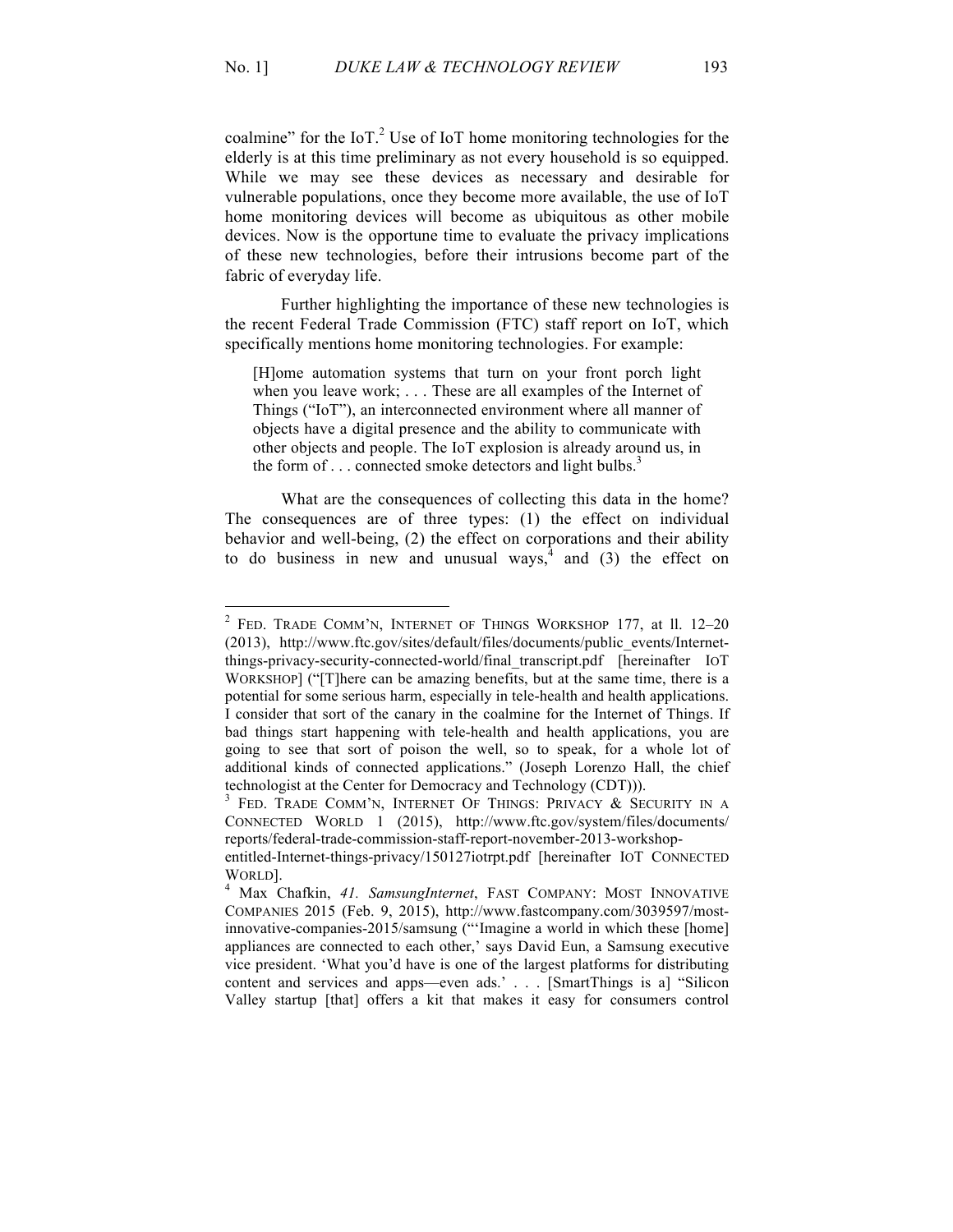government action. As for the last effect, if the resulting government regulation is unable to protect U.S. consumers, other solutions must be sought.

In evaluating these technologies, we should first consider the benefits to consumers. Home monitoring technologies upgrade the consumer and the consumer's home to a higher standard of living at a low cost. In the case of monitoring elderly and disabled consumers, the cost of a home health care aide may be excessive or prohibitive, $\frac{5}{3}$  relative to purchasing a small device, even with monthly fees. Thus, because just the necessary devices may be purchased, the home monitoring system may be more cost-effective as well as more structurally flexible to scale up and down based on individual needs for assistance. Further, empirical studies have shown that older individuals value home monitoring devices because such devices allow them to age in place, among other reasons. $<sup>6</sup>$ </sup>

Next, we should question the amount of private information traded for the use of these new technologies. There is some room for individual variance, but there is also a threshold level of information required for basic participation. Each user must consider how much individual or family information she is willing to upload into the thermostat or medical alert device in order for the device to function optimally. In many cases, the elderly, and particularly the frail or disabled elderly, are willing to downgrade the general expectation of privacy in order to receive the benefits of safety and monitoring technology in the home.<sup>7</sup>

<sup>7</sup> *See* Daphne Townsend, et al., *Privacy Versus Autonomy: A Tradeoff Model for Smart Home Monitoring Technologies*, 33RD ANNUAL INT'L CONFERENCE OF THE IEEE-EMBS 4749, 4749 (2011) ("Older adults are willing to trade privacy (by accepting a monitoring technology), for autonomy. As the information captured by the sensor becomes more intrusive and the infringement on privacy increases, sensors are accepted if the loss in privacy is traded for autonomy. Even video cameras, the most intrusive sensor type were accepted in exchange

Schlage door locks, GE lightbulbs, Sonos sound systems, and, as a result of the acquisition, all of Samsung's smart appliances.").  $\frac{5}{5}$  Based on 44 hours per week by 52 weeks, the annual estimated cost of a health

care aide is \$45,760. *Compare Long Term Care Costs Across the United States*, GENWORTH (Feb. 26, 2015), https://www.genworth.com/corporate/aboutgenworth/industry-expertise/cost-of-care.html (last visited Apr. 27, 2015). <sup>6</sup> Veerle Claes, et al., *Attitudes and Perceptions of Adults of 60 Years and Older* 

*Towards In-Home Monitoring of the Activities of Daily Living with Contactless Sensors: An Explorative Study*, 52 INT'L J. OF NURSING STUDIES 134, 134 (2014) ("[D]escriptive statistics indicate that adults of 60 years and older find contactless monitoring useful for various purposes (e.g. to remain living at home longer, safely and independently; for timely detection of emergency situations and gradually emerging health problems).").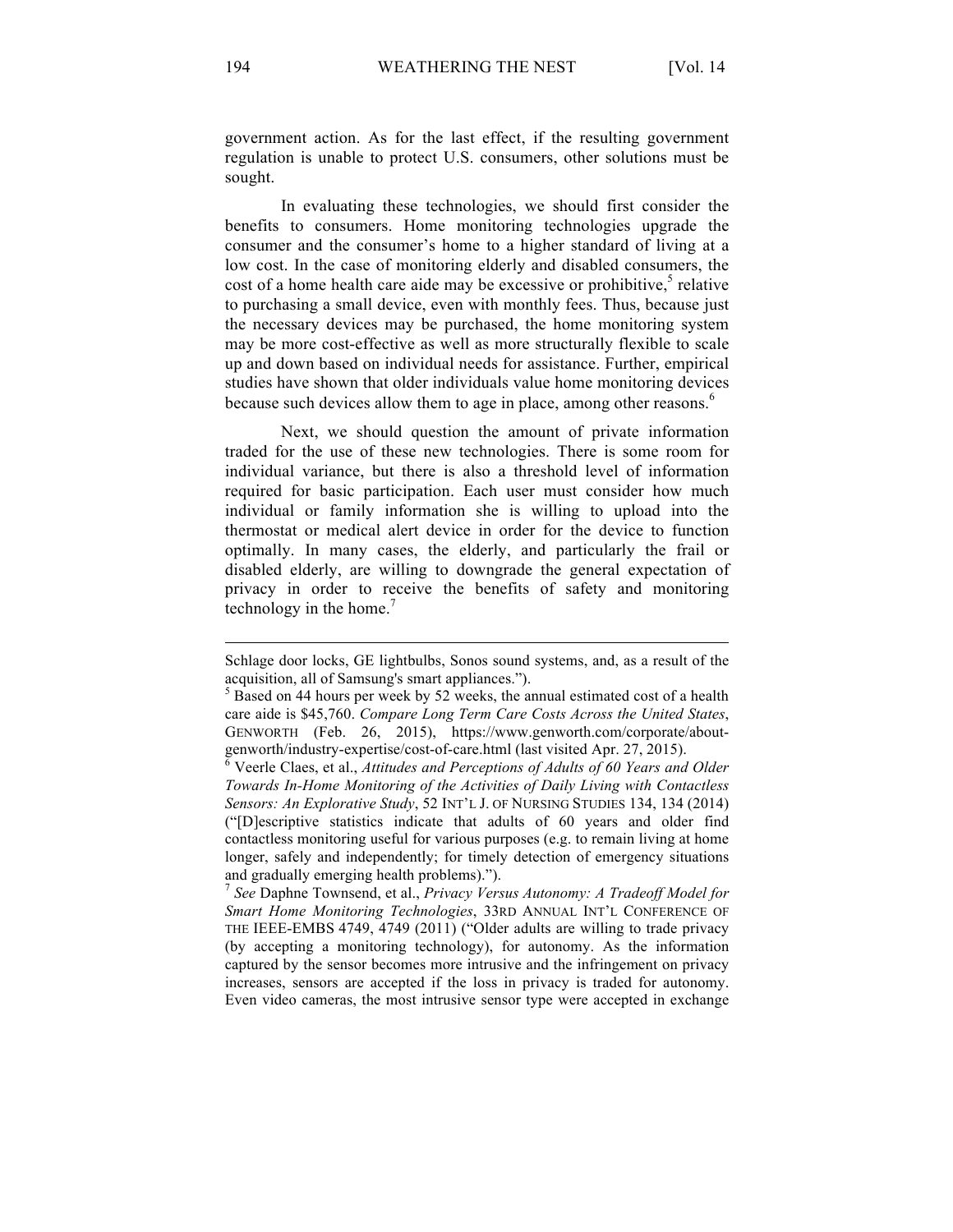When home monitoring technologies are first used, there may be different privacy concerns for different types of collected data. For example, data on the temperature of the home may cause less of a concern than data on insulin levels. Much of existing law revolves around which data is sensitive and which is available for public consumption. For now, there is a heightened sensitivity to video capture and a lesser willingness to trade video for safety, except in the most extreme circumstance – the total obliteration of privacy associated with assisted living.<sup>8</sup>

There will be less of a distinction in sensitivity of information, however, when all of it is combined in a single platform. Indeed, there has been an increasing ability of data processors to capture multiple data points and either enter them into algorithms or combine them into a unified picture of a person. Even seemingly innocuous pieces of information may have economic or strategic value under these circumstances. Combined and cross-referenced data can fit into a mosaic of information that replicates an identity of an individual with increasing ease and accuracy. What we think of as autonomous artificial intelligence may already be in play, and we are creating it ourselves.

Therefore, when we evaluate the exchange of personal data and privacy for convenience and access, we will need to look far beyond the immediate time and place, and even the present-day user. A simple transactional analysis of entering your name, address, or telephone number into a single monitoring device is a limited field of study. We can peer into the future of home monitoring, which has been explored in some detail in science fiction if not legal analysis. Futurists have offered a wealth of analysis, speculation, and science fiction about the dystopian eventuality of autonomous devices that begin to think on their own and operate on their own. In many cases, the scenarios envision a variety of individual electronic elements doing each and both of these activities better, faster, and with more or less humanity than humans. In the most frighteningly imaginative hypotheticals, the information humans have

for the height of autonomy which is to remain in the home."). The author's literature review included articles in which seniors were polled on a wide variety of technologies, namely, "[w]earable sensors were predominantly location and physiological monitoring. Environmental sensors included switches, stove temperature sensors, video and infrared cameras, bed occupancy and bed-based heart rate and respiration monitoring. A few focus groups presented implanted physiological and location monitoring chips to participants." *Id.* at 4750.<br><sup>8</sup> *See id.* at 4750, 4752 ("Video monitoring has a high loss of privacy and a

moderate gain in autonomy hence it is ranked last. . . . Even video cameras, the most intrusive sensor type were accepted in exchange for the height of autonomy remaining in the home.").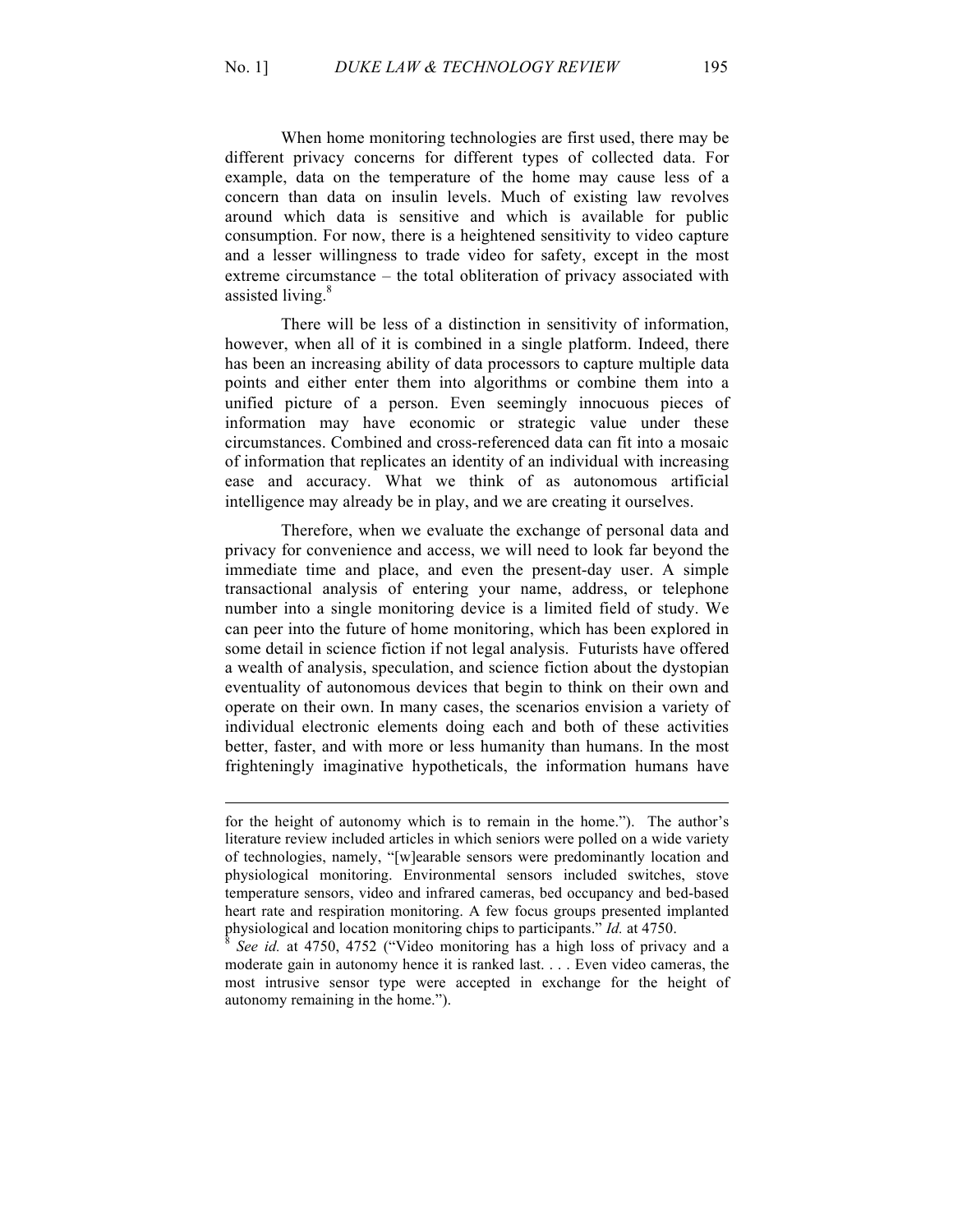fed into the machines results in a collective, conscious intelligence that surpasses what humans can do or control.

In this article, we will focus on the realistic aspects of existing privacy law as applied to home monitoring technologies, to see what works and what falls short. This Introduction has introduced the concept of privacy for the relatively new technologies of home monitoring. Section I will review the existing law as it applies to these technologies. Section II and III will discuss the serious consequences to leaving these technologies occasionally and loosely regulated. Section IV will offer constructive solutions to bridge the gap between unregulated technologies and fully regulated technologies. Lastly, the Conclusion will offer remarks and suggestions for future research.

# I. EXISTING PRIVACY LAWS FOR HOME MONITORING DEVICES, SERVICES, AND APPLICATIONS

# *A. Privacy and Technology, Past and Present*

Historically, privacy law in the United States has responded to technologies that non-physically invade the home and its private sphere, seeking to protect the right to be left alone.<sup>9</sup> The privacy right at issue for home monitoring, however, is the right to control access to personal information, and the rights of notice and consent for the distribution of such information.<sup>10</sup> It is the right not to have data extracted from one's private life, and the right to be free from the abuse of your private data

<sup>9</sup> *See* Benjamin Wittes, *Databuse: Digital Privacy and the Mosaic,* THE BROOKINGS INST. 8 (Apr. 1, 2011), http://www.brookings.edu/research /papers/2011/04/01-databuse-wittes#\_ftnref8 ("The 1890 publication of Samuel Warren's and Louis Brandeis's seminal law review article, 'The Right to Privacy,' and Brandeis's subsequent dissent in the 1928 Supreme Court case of *Olmstead v. United States*—were pivotal in crafting modern American attitudes in law, policy, and culture alike towards the concept of privacy. . . . The Right to Privacy responded to the invention of the instant camera and its use by the press to report on famous people. The Brandeis dissent responded to the development of wiretapping technology."); Samuel D. Warren & Louis D. Brandeis, *The Right to Privacy*, 4 HARV. L. REV. 193, 195 (1890); Olmstead v. United States, 277 U.S. 438, 478 (1928) (Brandeis, J.,

dissenting) (taking the continuing stand on the issue).<br><sup>10</sup> The FTC articulated these basic principles for online privacy in 2000. *See* FED. TRADE COMM'N, PRIVACY ONLINE: FAIR INFORMATION PRACTICES IN THE ELECTRONIC MARKETPLACE (2000), https://www.ftc.gov/sites/default /files/documents/reports/privacy-online-fair-information-practices-electronicmarketplace-federal-trade-commission-report/privacy2000.pdf.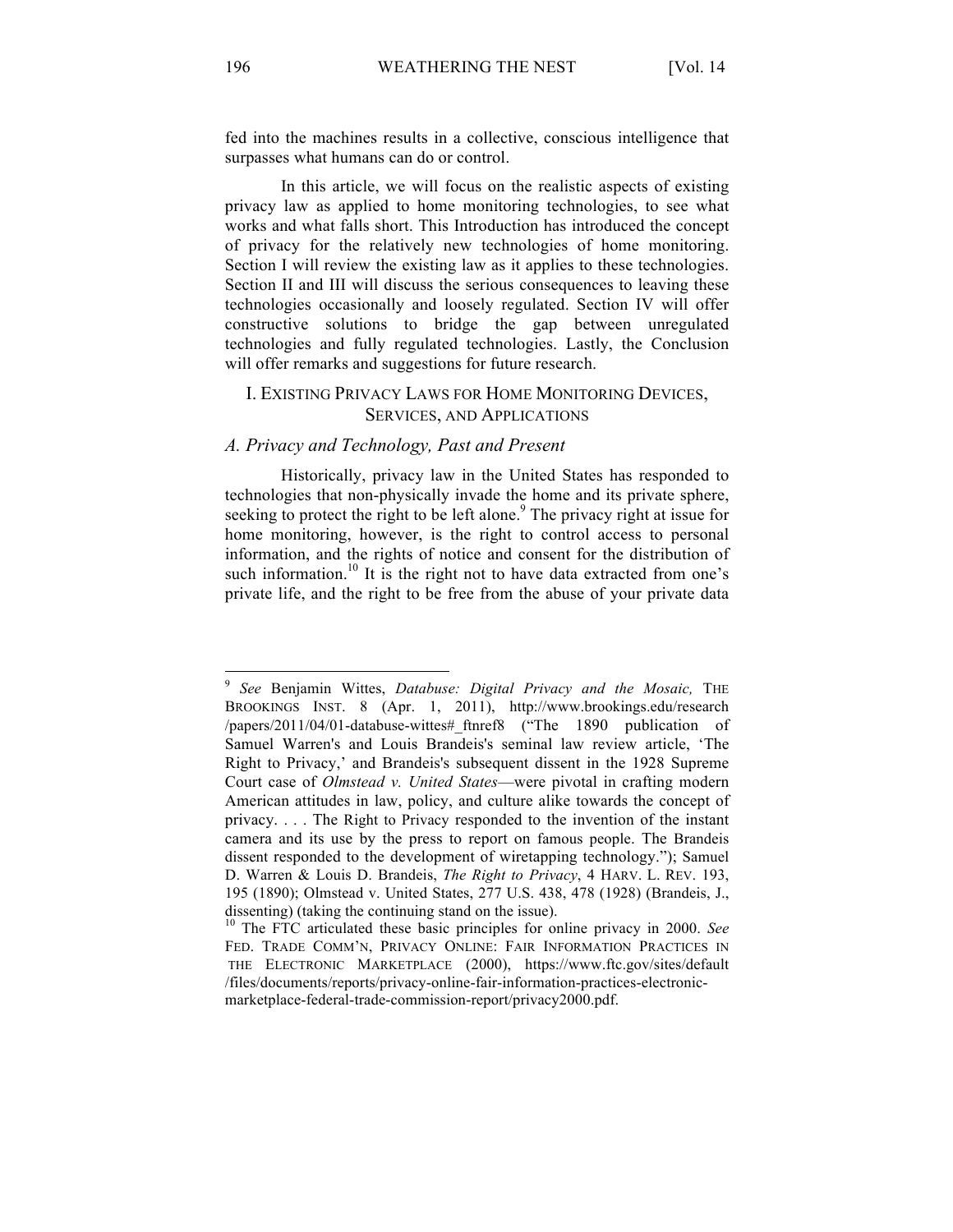by others. This is a concept one scholar has termed "databuse."<sup>11</sup> Thus, we need to move away from legal precedents that consider the home the boundary for personal privacy and toward legal frameworks that reflect the technologies we have, which allow for access to the home and to private information in unprecedented ways.

To access the home and its wealth of private and perhaps valuable data, home monitoring companies are moving into a sacred space. A person's home is her "castle,"<sup>12</sup> and she is the queen of this domain and its primary decision-maker. Historically, "the house of everyone is to him as his castle and fortress, as well for his defense against injury and violence, as for his repose.<sup> $13$ </sup> It is time to consider whether the castle's threshold, both literally/physically and figuratively/legally, can hold back the onslaught of privacy intrusions.

Into the early twenty-first century, privacy in the home has been given significant judicial deference in evaluating whether a Fourth Amendment search and seizure violation has occurred. In *Kyllo v. United States*,<sup>14</sup> the Court held that when the government uses a device that is not in general public use to explore details of a private home that would previously have been unknowable without physical intrusion, the surveillance is a Fourth Amendment "search," and is presumptively unreasonable without a warrant. Note that *Kyllo* turns on the uniqueness of the government's access to high technology. But home monitoring may at some point become ubiquitous. When this occurs, would listening to someone's home monitoring devices be like looking in an open window? Yes, if it is a greenhouse and not the residence per se,  $^{15}$  but no, if it is inside the house or on the porch. According to Justice Scalia in *Florida v. Jardines*: "When it comes to the Fourth Amendment, the home is first among equals . . . This right would be of little practical value if the state's agents could stand in a home's porch or side garden and trawl for evidence with impunity."<sup>16</sup>

The state's corresponding obligation to respect the home's "wellbeing, tranquility, and privacy" is an interest "of the highest order in a

<sup>&</sup>lt;sup>11</sup> *See Wittes, supra* note 9 ("The relevant concept is not, in my judgment, protecting some elusive positive right of user privacy but, rather, protecting a negative right—a right against the unjustified deployment of user data in a

fashion adverse to the user's interests, a right, we might say, against."). <sup>12</sup> The first legal mention of home equals castle is found in *Semayne's Case*, 77 ENG. REP. 194 (K.B. 1603).<br><sup>13</sup> *Id.* <sup>14</sup> Kyllo v. United States, 533 U.S. 27, 40 (2001).<br><sup>15</sup> Florida v. Riley, 488 U.S. 445, 450–51 (1989).<br><sup>16</sup> Florida v. Jardines, 133 S.Ct. 1409, 1414 (2013).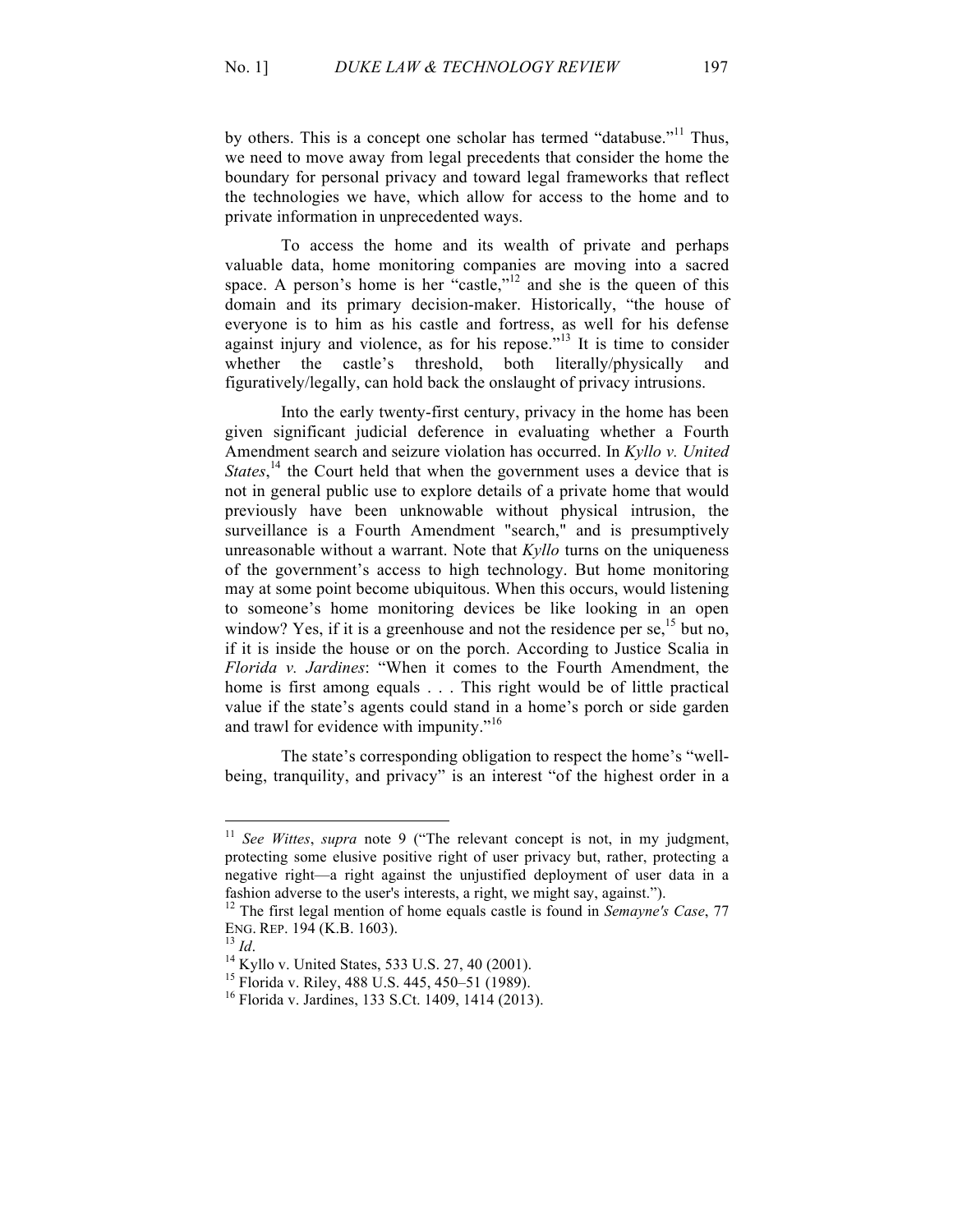free and civilized society."<sup>17</sup> Now uncontroversial, "Supreme Court justices of all stripes today accept that the Fourth Amendment reaches beyond the technology of the eighteenth century and requires application to today's analogous intrusions."<sup>18</sup>

Corporate policies, at least on the surface, reflect this legal precedent. Nest Labs, maker of home automation devices, headlines a section of its privacy policy with "[w]e believe home is a private place."19 Yet, Nest Labs collects and processes many data points through its devices,  $20$  with the idea that more data is better.<sup>21</sup> More data may not

<sup>17</sup> Jordan C. Budd, *A Fourth Amendment for the Poor Alone: Subconsitutional Status and the Myth of the Inviolate Home,* 85 INDIANA L.J. 355, 401 (2010) (citing Carey v. Brown, 447 U.S. 455, 471 (1980)).<br><sup>18</sup> Wittes, *supra* note 9. *See e.g., Kyllo, 533 U.S.* at 40.<br><sup>19</sup> Privacy, NEST (June 17, 2005) https://nest.com/privacy/.<br><sup>20</sup> *See Privacy Statement for Nest Product* 

https://nest.com/legal/privacy-statement/ [hereinafter *Nest Privacy Statement*] ("What information does the Nest Learning Thermostat collect? The Nest Learning Thermostat collects: Information input during setup, Environmental data from the Nest Learning Thermostat's sensors, Direct temperature adjustments to the device, Heating and cooling usage information, Technical information from the device. . . . *They can also sense whether something in the room is moving*. . . . Nest Protect can do things like detect smoke and CO in your home, and give you alarms and warnings. For example, if Nest Protect sees that smoke or CO levels are rising, it will give you a Heads Up before the danger reaches emergency alarm levels and tell you what the danger is." (emphasis added)); *Privacy Policy for Nest Web Sites,* NEST (June 17, 2015), https://nest.com/legal/privacy-policy-for-nest-web-sites ("If you are logged into your Nest account, we record the IP address you visit our website from, and if you have a Nest device or other connected device, we record adjustments you make to the product through the website interface. We store this data along with your email address, information about your Nest device, data collected directly by the device, a history of your device settings, and any other information we have collected about your use of Nest products and services. See our Privacy Statement for Nest Products and Services to learn more about the usage information collected through our products.")*.* <sup>21</sup> *See Frequently Asked Questions About Nest Aware with Video History*, NEST

<sup>(</sup>Jun. 18, 2015), https://nest.com/support/article/Frequently-asked-questionsabout-Nest-Aware-with-Video-History ("Nest Aware is a paid subscription service that makes your Nest Cam even better with additional features and services. It includes video history, video clips and timelapses, activity zones and improved activity alerts."). The Nest Aware service now saves video for future review with video history subscription with up to 30 days saved for review.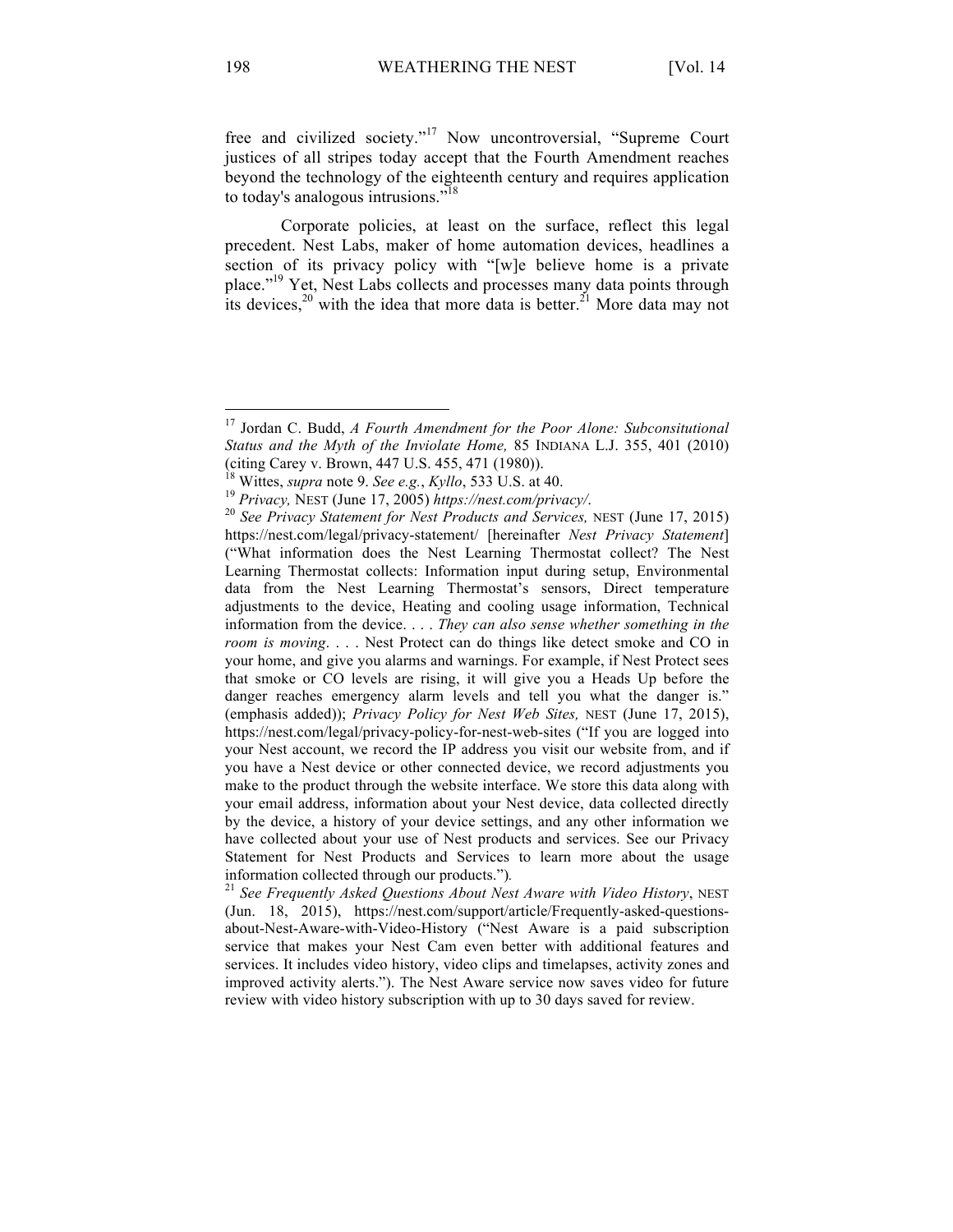be better, though, if third-party marketing agencies or government entities can access and subpoena that information.<sup>22</sup>

Government entities, however, can access data using less transparent and more direct methodologies than the traditional subpoena. In this vein, the government has been "piggybacking" on more advanced corporate monitoring technologies instead of acting through their own technologies. $^{23}$  Police departments use third-party contractors to access a wider variety of surveillance techniques, including cameras, which can monitor public streets, and possibly workplaces and homes.<sup>24</sup> The judicial system must observe this relationship between the government and its corporate subcontractors in its interpretation of the Fourth Amendment and its constitutional companions.

Additionally, the privacy of personal data has historically been protected by relying on contract principles, including the individual's right to notice and the requirement of consent.<sup>25</sup> These rights may falter, however, if sacrificing privacy means the device saving a life. It should be the individual or family, though, who determines how to balance privacy and a device's efficacy.<sup>26</sup>

<sup>22</sup> *Cf. Nate* Cardozo, et al., *Who Has Your Back?* Elec. Frontier Found. (May 15, 2014), https://www.eff.org/who-has-your-back-2014 (explaining Nest's parent company, Google, has received six stars, a perfect score, in fighting data requests).

<sup>23</sup> *See Paul* Ohm, *The Fourth Amendment in a World Without Privacy*, 81 MISS. L.J. 1309, 1311 (2012) ("As the surveillance society expands, the police will learn to rely more on the products of private surveillance, and will shift their time, energy, and money away from traditional self-help policing, becoming passive consumers rather than active producers of surveillance. Private industry is destined to become the unwitting research and development arm of the FBI. If we continue to interpret the Fourth Amendment as we always have, we will find

ourselves not only in a surveillance society, but also in a surveillance state."). 24 *See* David Sasaki, *SeeChange*, DAVIDSASAKI.NAME (Mar. 3, 2014), http://davidsasaki.name/2014/03/seechange/ ("What did surprise me, what really blew my mind, was the off-handed mention that, in addition to NYPD's own 3,000 cameras, they also had access to 23,000 streaming cameras placed in residential buildings by the private security firm, SecureWatch24.").

<sup>&</sup>lt;sup>25</sup> See Press Release, White House Office of the Press Secretary, We Can't Wait: Obama Administration Unveils Blueprint for a "Privacy Bill of Rights" to Protect Consumers Online (Feb. 23, 2012) https://www.whitehouse.gov/thepress-office/2012/02/23/we-can-t-wait-obama-administration-unveils-blueprintprivacy-bill-rights ("[C]onsumers have a right to easily understandable information about privacy and security practices."). <sup>26</sup> *See* Diane F. Mahoney, et al., *In-home Monitoring of Persons with Dementia:* 

*Ethical Guidelines for Technology Research and Development*, 3 ALZHEIMER'S & DEMENTIA 217, 220 (2007) ("Both in the home and in the investigator's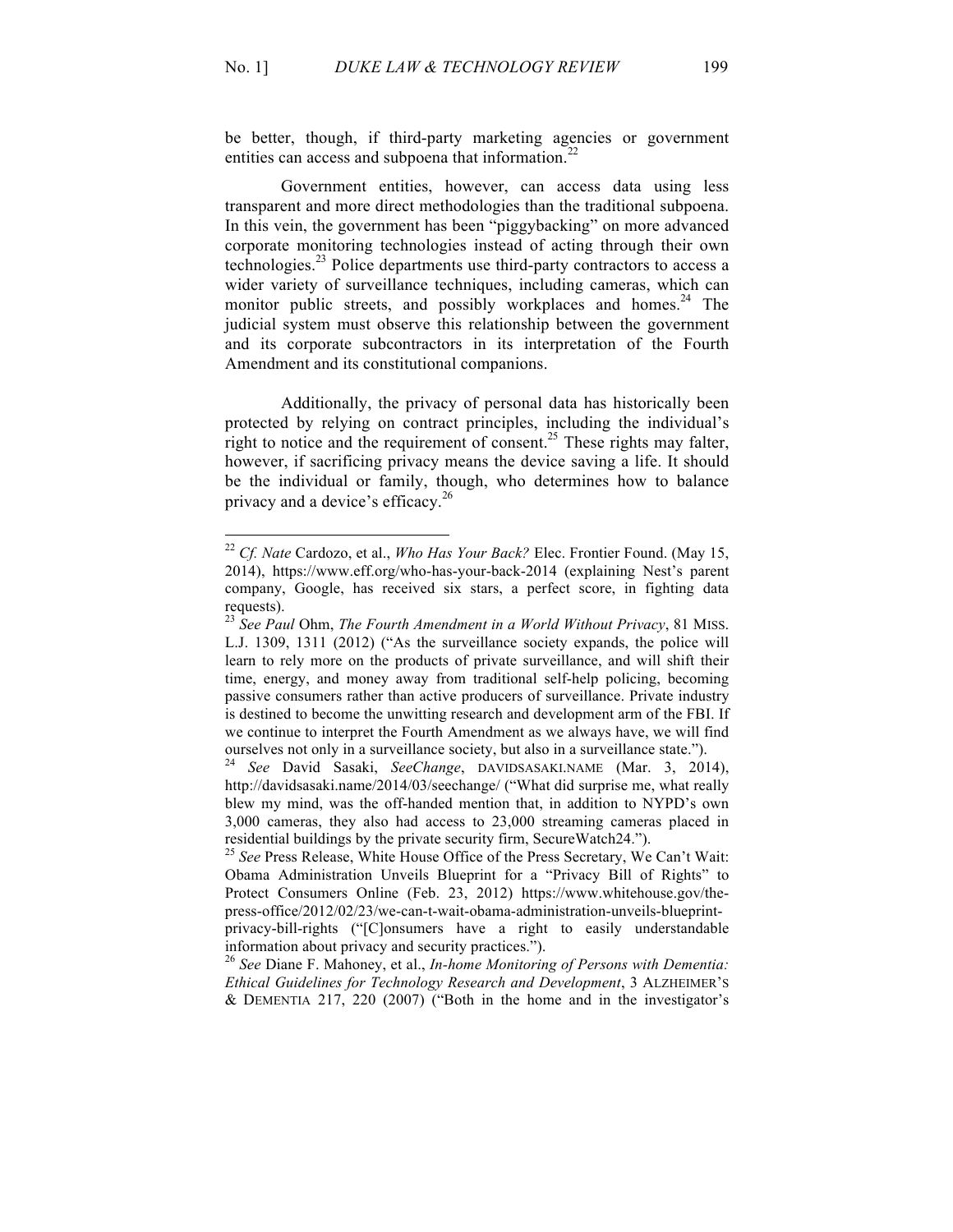## *B. Regulation*

Who is monitoring these monitors? The IoT industry is largely unregulated, especially when compared to how human in-home health care and 911 services are regulated. Regulations for human in-home care span health and financial concerns, and 911 service technologies are regulated by the FCC.<sup>27</sup> By contrast, while government agencies have monitored portions of the IoT industry, no one agency has been tasked with looking at the ecosystem as a whole to address concerns about security or privacy.<sup>28</sup> As a result of this patchwork regulation, statutory support for consumer privacy in monitoring devices is insufficient. Unfortunately, in order to achieve a fully regulated industry, radical change is needed. $^{29}$ 

This is largely because any checks on the industry are marketdriven. The wide-ranging level of staff training within the industry is a case in point.<sup>30</sup> And while broader health care, financial data, and data

looking at the security of these devices. The FCC said, that's not us. The FCC looks at the way the radio transmits, not what is being transmitted. And the FDA said, it's not us. We look at how the medical part of it works. And it turns out that there is this huge gap, that nobody is looking at the security of these devices from a cyber security perspective, from a connected device perspective.").

<sup>29</sup> Scott Peppet, *Regulating the Internet of Things: First Steps Toward Managing Discrimination, Privacy, Security, and Consent*, 93 TEX. L. REV. 85, 132 (2014) ("The FTC's standard . . . may mean that in the end all biometric and sensor-based Internet of Things data need to be treated as [Personally Identifiable Information] (PII). That, however, would require a radical reworking of current law and practice." (relying upon FED. TRADE COMM'N, PROTECTING CONSUMER PRIVACY IN AN ERA OF RAPID CHANGE: RECOMMENDATIONS FOR BUSINESSES AND POLICYMAKERS (2012)). <sup>30</sup> *Compare Medical Alert Questions*, LIFESTATION, http://www1.lifestation.

com/faq.php#q33top10 (last visited Nov. 26, 2015) ("What kind of training do LifeStation Care Specialists receive? All LifeStation personnel begin their

laboratory, the gathering, storage, and retrieval of information from such systems must have safeguards built in, to ensure that they meet legal and ethical standards. Research protocols should include specific statements about how privacy and confidentiality considerations will be handled.").<br><sup>27</sup> *Home Care Regulatory Issues*, NAT'L ASSOC. FOR HOME CARE & HOSPICE,

http://www.nahc.org/advocacy-policy/home-care-regulatory-issues/ (last visited Nov. 26, 2015); Intrado, the primary provider of 911 service, notes on its website that FCC regulations have covered 911, E911, and VoIP technologies. *FCC E911 Legislation*, INTRADO INC., http://www1.911enable.com/resourcecenter/fcc-e911-legislation (last visited Dec. 27, 2015). The company's products only extend from enterprise to small and medium businesses, but not to consumer use. *See Company Overview*, INTRADO INC., http://www1.911enable. com/about-us/company-overview (last visited Dec. 27, 2015). <sup>28</sup> *See* IOT WORKSHOP, *supra* note 2, at 184 ("[N]o regulatory agency was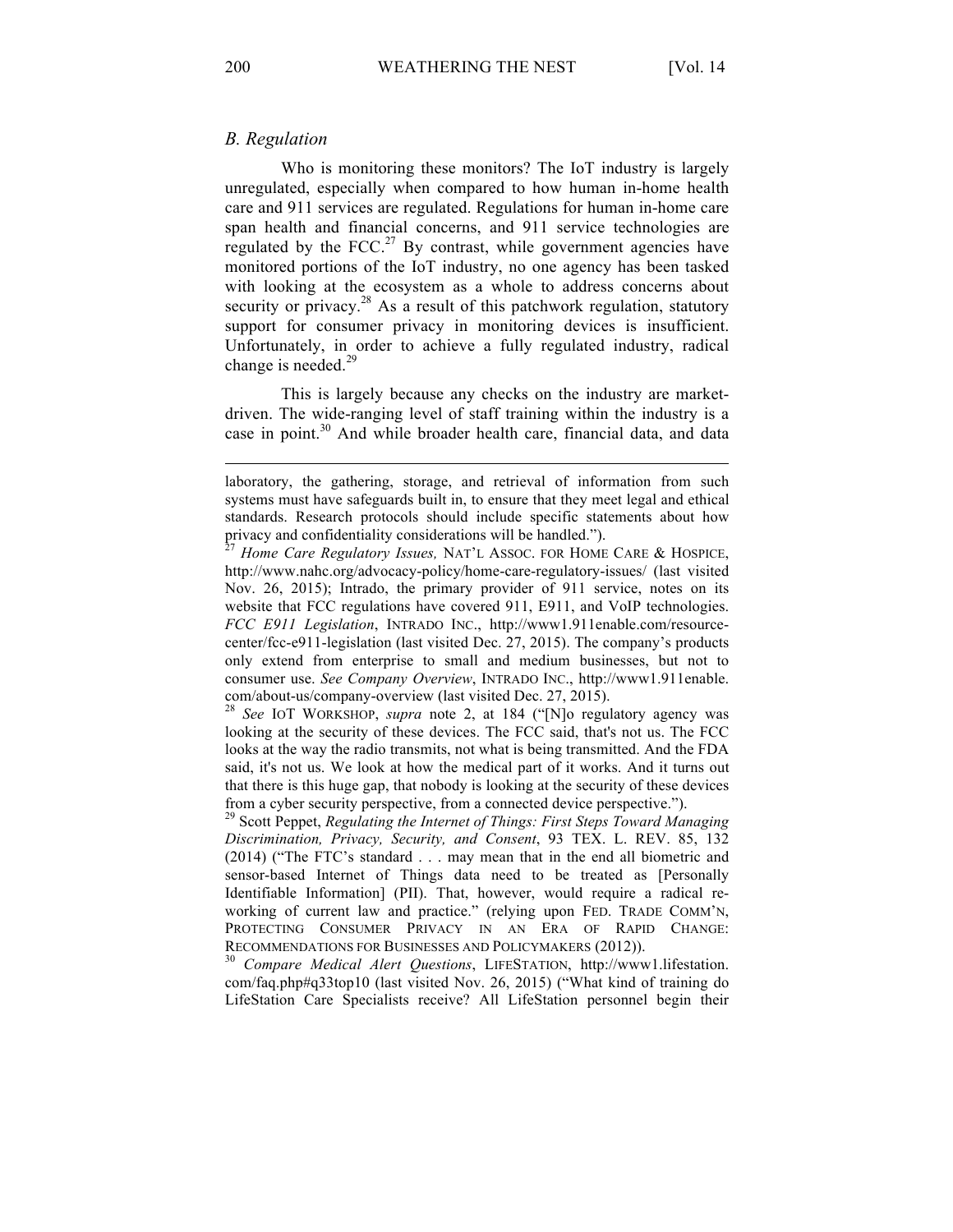breach regulations may indirectly touch the industry, those that would have any real effect have not yet passed. Thus, regulation is currently not only lacking in teeth, it also lacks a "mouth."<sup>31</sup>

So much of our privacy landscape has been built upon U.S. squeamishness about revealing healthcare data. We do have the federal Health Insurance Portability and Accountability Act of 1996 (HIPAA), as amended and supplemented. The privacy rule for HIPAA "establishes national standards to protect individuals' medical records and other personal health information and applies to health plans, health care clearinghouses, and those health care providers that conduct certain health care transactions electronically.<sup> $32$ </sup> For home monitoring, the subset of data that is medical data might be regulated under HIPAA. However, HIPAA applies to some medical data collected from consumers but certainly not all. In fact, it skirts much of home monitoring entirely, either because the industry does not collect applicable data or covered providers are not involved in home monitoring.<sup>33</sup> Therefore, if the entity gathering health data is not a

education process with formal classroom training followed by mandatory examinations at the end of each module. This period is followed by practical application training under the guidance of CSAA Certified instructors. Following the new hire training process, all personnel are subject to performance reviews on a weekly basis for their first 3 months of service. Thereafter, all reviews are on a quarterly basis.") *with* Kate Rauch, *10 Questions to Ask When Shopping for a Personal Emergency Response System (PERS)*, CARING.COM, https://www.caring.com/checklists/personal-emergency-responsequestions (last visited Dec. 27, 2015) ("How is the response center staff trained? There's no government-regulated PERS staff training or certification requirements, so companies train their staff in a variety of ways.").

<sup>31</sup> For example, the Administration Discussion Draft: Consumer Privacy Bill of Rights Act of 2015 proclaims that, "[i]t is the sense of Congress that each covered entity should provide, when reasonable, a version of the notice required under this Act in a format that is computer-readable . . . ." THE WHITE HOUSE, ADMINISTRATION DISCUSSION DRAFT: CONSUMER PRIVACY BILL OF RIGHTS ACT OF 2015, 1 (proposed Feb. 27, 2015), http://www.whitehouse. gov/sites/default/files/omb/legislative/letters/cpbr-act-of-2015-discussion-

draft.pdf [hereinafter WHITE HOUSE DRAFT: CONSUMER PRIVACY BILL OF RIGHTS ACT]. In other words, here's an idea, if it's ok with you, you might want to consider doing this. Also, you've got 18 months post-data collection to do whatever you want with the data collected without fear of civil penalties. *Id.* at 18.

<sup>32</sup> *The HIPAA Privacy Rule*, U.S. DEP'T OF HEALTH & HUMAN SERVS., http://www.hhs.gov/ocr/privacy/hipaa/administrative/privacyrule/index.html (last visited Dec. 27, 2015).

<sup>33</sup> IOT WORKSHOP, *supra* note 2, at 179, ll. 16–23 ("And one of the big problems here is a lot of consumer-facing health applications aren't governed by HIPAA.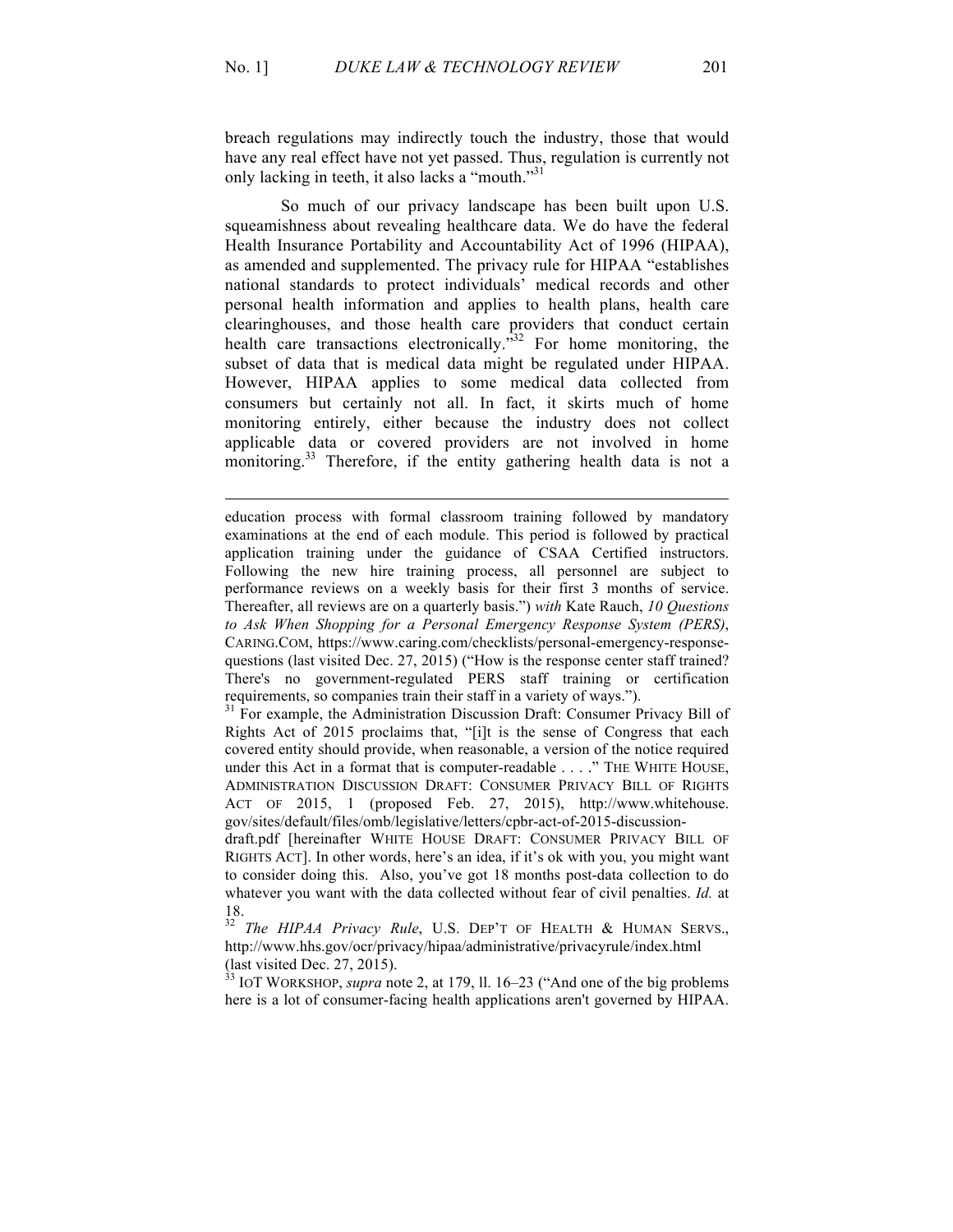covered provider like a hospital or medical care provider, there is no protection from HIPAA.

United States privacy law also strongly values the individual and personal nature of financial information. However, the FTC dismisses the Fair Credit Reporting Act (FCRA) as a potential check on the unlimited collection and use of data from IoT devices.<sup>34</sup> The FTC also notes that its own jurisdiction is limited, $35$  and calls instead for federal legislation on privacy and security for the IoT. Nevertheless, the FTC promises it will police violations of both "reasonable security" and the FCRA in a limited way. $36$ 

With regard to users who are both elderly and disabled, the Americans with Disabilities Act (ADA) requires, with some exceptions, that "information obtained regarding the medical condition or history of the applicant is collected and maintained on separate forms and in separate medical files and is treated as a confidential medical record[.] $^{\prime\prime}$ However, this privacy restriction is limited to the employment context. Employers are the covered entities for the ADA, and while employers are interested in home monitoring of their employees, we still have very few home monitoring devices placed in the home by employers. Regulations for educational institutions and public places also seem like remote connections for home monitoring oversight. Monitoring of employees, students, and the public is an important issue of privacy law, but beyond the scope of this article. Nevertheless, ADA standards may be useful by

They are not something provided by a covered entity, they are not a PHR, they are not a personal health record, so they may not have to deal with the breach notification rules. They may at the state level, but not the ones that are now in HIPAA via HITECH." (quoting Joseph Lorenzo Hall of CDT)).

<sup>34</sup> IOT CONNECTED WORLD, *supra* note 3, at 17 ("[T]he FCRA excludes most "first parties" that collect consumer information; thus, it would not generally cover IoT device manufacturers that do their own in-house analytics. Nor would the FCRA cover companies that collect data directly from consumers' connected devices and then use that data to make in-house credit, insurance, or other eligibility decisions – something that could become increasingly common as the IoT develops."). <sup>35</sup> *Id.* at viii ("Although the Commission currently has authority to take action

against some IoT-related practices, it cannot mandate certain basic privacy protections – such as privacy disclosures or consumer choice – absent a specific showing of deception or unfairness.").

<sup>&</sup>lt;sup>36</sup> *Id.* at 53 ("[We] will continue to look for cases involving companies making IoT devices that, among other things, do not maintain reasonable security, make misrepresentations about their privacy practices, or violate the requirements of the FCRA when they use information for credit, employment, insurance, or other eligibility decisions.").

<sup>&</sup>lt;sup>37</sup> Americans with Disabilities Act, 42 U.S.C. § 12112(d)(3)(B) (2012).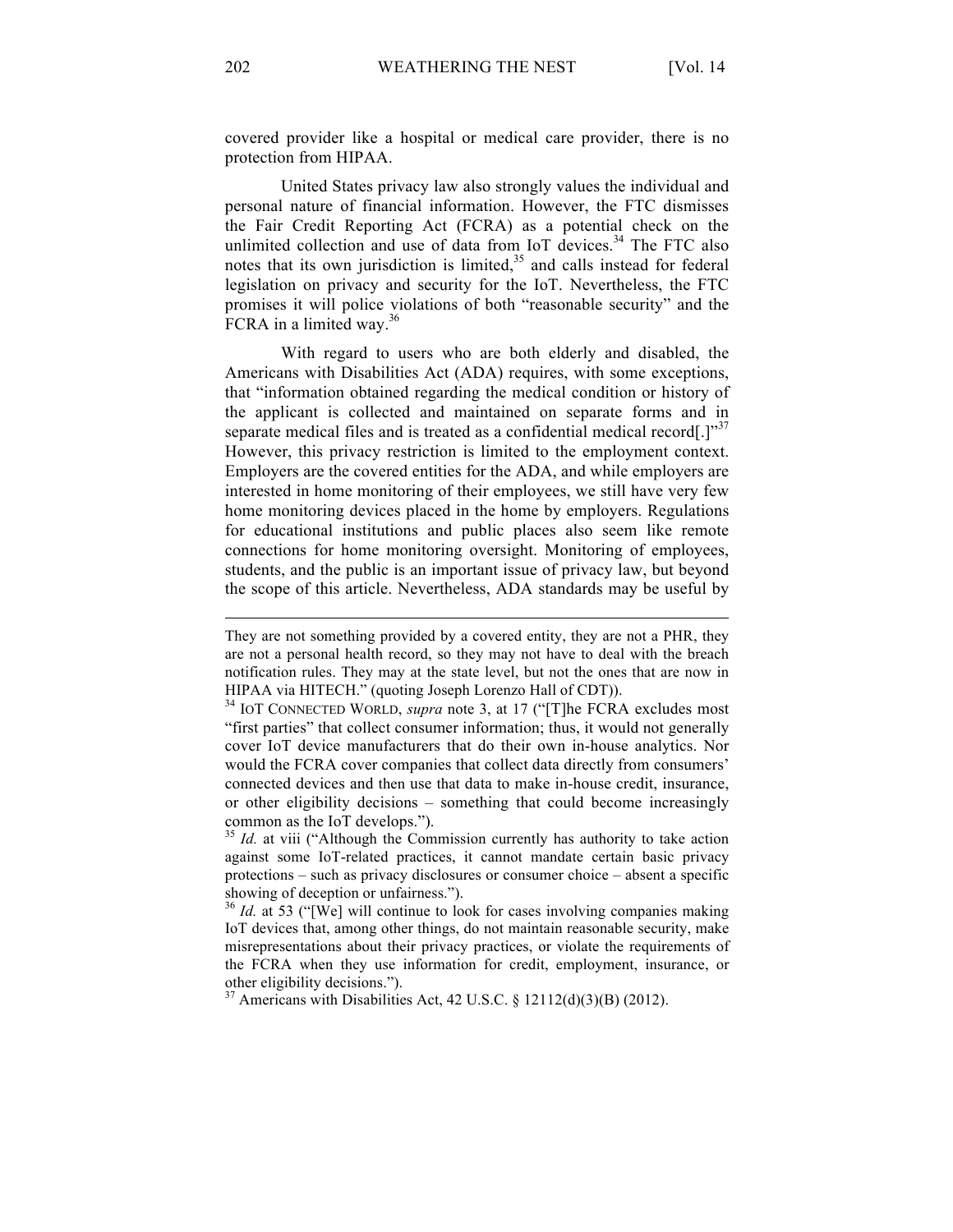analogy when discussing standards for notice and transparency for elderly and disabled users in the solutions section of this article.

Without a coherent federal data breach strategy, the states have stepped in to provide various data breach laws, with varying standards. But no state law addresses home monitoring data or IoT data overall, protects it, or requires IoT data breach notification.<sup>38</sup>

For example, the Children's Online Privacy Protection Act (COPPA),<sup>39</sup> the California erasure law, and other age-based statutes may serve as useful analogies for developing privacy protections for the aging population. But the issues turn on obtaining effective consent from a competent individual, and on protecting data that may be collected from some individuals based on age. COPPA requires that website operators obtain verifiable consent from parents, which is difficult to do because parents are often not the actual users. Similarly, in the context of the elderly who have been adjudicated as legally incompetent, or are functionally unable to give legal consent despite the lack of such adjudication, and are using IoT devices, it would be hard to obtain consent from other family members because it is not their data that is being collected. Matters are somewhat complicated by the fact that the elderly may be legally and financially able to purchase home monitoring devices, unlike children, but may be unable to fully comprehend that data is being collected. Additionally, they may not understand the consequences of collecting that data.

Regulation of home monitoring devices is therefore incomplete at best, pending in several jurisdictions on a more general level but not specific to IoT devices, and desperately in need of a back-up plan to support consumer privacy. At a minimum, if we cannot restrict data collection and use from home monitoring devices—although we should not abandon this effort—we may be able to restrict after-market use of the data for discriminatory purposes. There is a particular need to guard against using data gathered from monitoring devices to discriminate against populations required to use such devices for life-saving measures. Insurers' use of in-home monitoring device data is the most obvious place to begin, which could lead to increased insurance rates based on previously undisclosed or even misinterpreted data, but in nearly all instances is still seen as invasive.<sup>40</sup> Also, IoT data may be subpoenaed in

<sup>39</sup> 15 U.S.C. §§ 6501–6506 (2012). <sup>39</sup> 15 U.S.C. §§ 6501–6506 (2012). <sup>40</sup> Peppet, *supra* note 29, at 155–56 ("One can easily imagine health and life insurers demanding or seeking access to fitness and health sensor data, or home insurers demanding access to home-monitoring system data. As such data become more detailed, sensitive, and revealing, states might consider prohibiting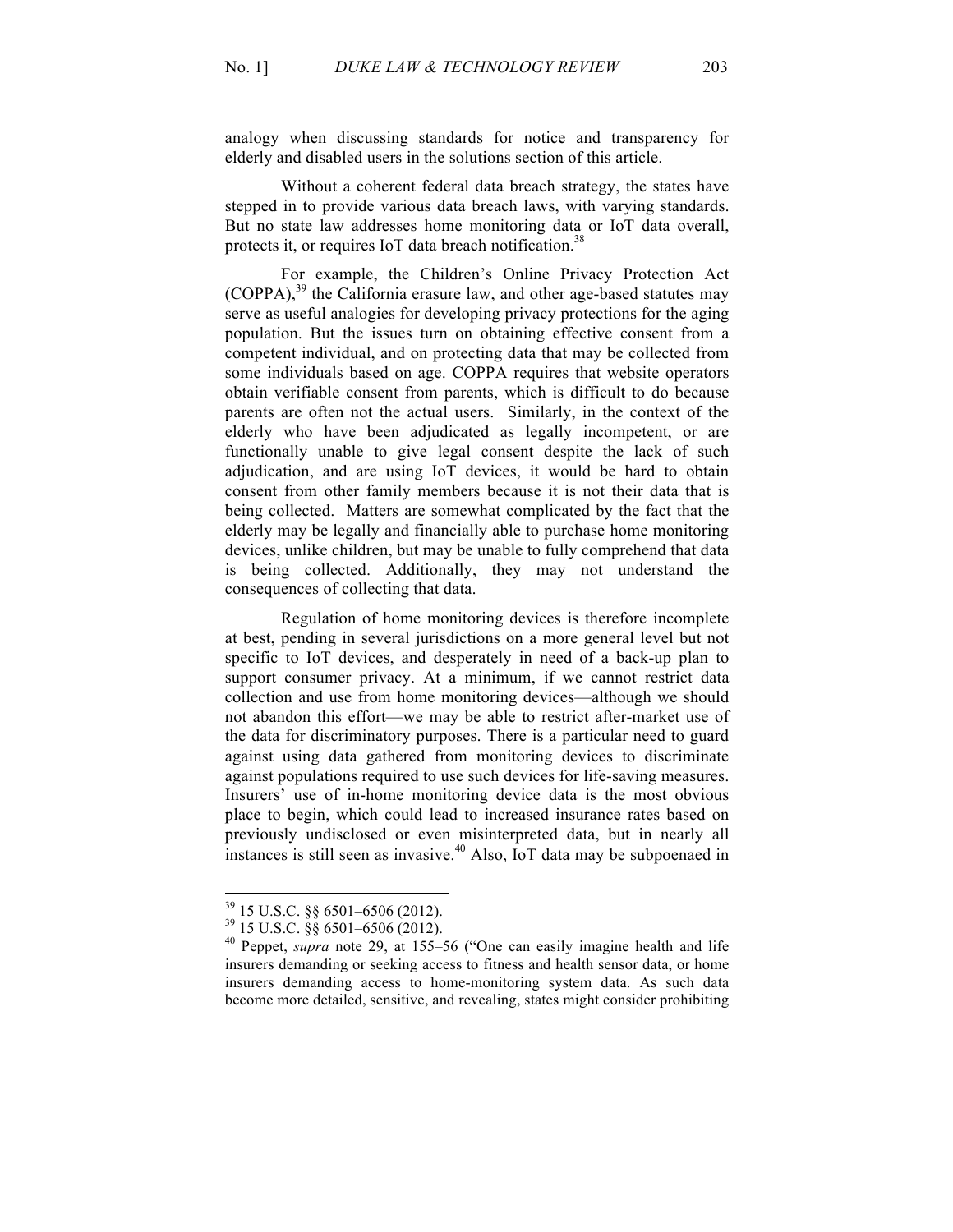cases related to end-of-life and estate decisions made by family members and related life insurance companies. Thus, in order to create an ecosystem of privacy and security for these devices, we will have to look first to the companies themselves.

## *C. Industry Standards*

In the absence of comprehensive regulation, our next hope for protecting consumer privacy would be industry standards. In fact, there has recently been some movement toward industry standards and the establishment of best practices in lieu of government regulation. Industry privacy standards for data security include de-identification of personal  $data<sup>41</sup>$  and encryption. The FTC has requested that companies assess and test their security measures as well as minimize the data that they collect,<sup>42</sup> The data minimization standard alone contains several recommendations and concerns. For instance, data can be collected later, or companies can destroy data no longer in use.<sup>43</sup> Although data minimization works in theory, it often fails in practice. For example, a listening TV picks up everything said in the room, not just "turn on TV,"<sup>44</sup> and transmits it to the Internet. Data minimization is thus at odds with the essence of home monitoring IoT, which is constant monitoring and data collection.

insurers from conditioning coverage on their revelation . . . Although such information might be useful to a home insurer to investigate a fire or casualty claim, it seems invasive to permit insurers to demand such detailed information as a condition of insurance.").

<sup>41</sup> *But see Broken Promises of Privacy: Responding to the Surprising Failure of Anonymization*, 57 UCLA L. REV. 1701, 1705 (2010) ("Every successful reidentification, even one that reveals seemingly nonsensitive data like movie ratings, abets future reidentification." (quoting Paul Ohm)).

<sup>42</sup> IOT CONNECTED WORLD, *supra* note 3, at iii ("[C]ompanies should consider: (1) conducting a privacy or security risk assessment, (2) minimizing the data they collect and retain, and (3) testing their security measures before launching their products.").

<sup>43</sup> IOT CONNECTED WORLD, *supra* note 3, at iv ("[S]taff's recommendation on data minimization is a flexible one that gives companies many options. They can decide not to collect data at all; collect only the fields of data necessary to the product or service being offered; collect data that is less sensitive; or de-identify the data they collect."). <sup>44</sup> Bruce Schneier, *Your TV May Be Watching You*, CNN (Feb. 12, 2015, 9:16

AM), http://www.cnn.com/2015/02/11/opinion/schneier-samsung-tv-listening/ ("We need more explicit conversation about the value of being able to speak freely in our living rooms without our televisions listening, or having e-mail conversations without Google or the government listening. Privacy is a prerequisite for free expression, and losing that would be an enormous blow to our society.").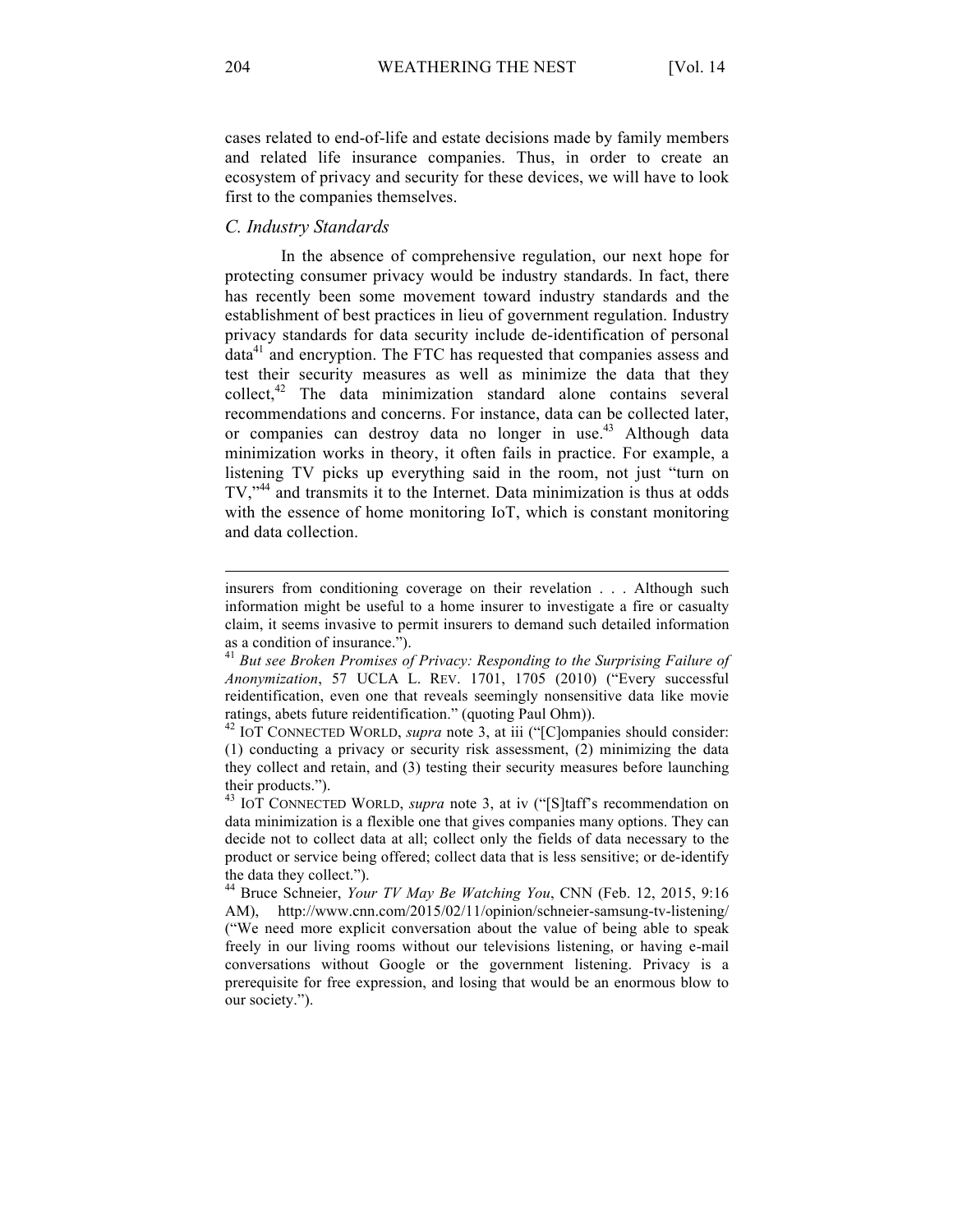Nevertheless, data minimization is crucial given this vastness of data collection. When large collections of data aggregate on identifiable platforms or within targetable databases, the danger of breach escalates. Newly-revised data breach laws in California promise notification postbreach, but plans for preventing access and breaches remain elusive. Further, recommendations for data protection regulations in the United States have focused on the collection and storage by large databases.<sup>45</sup> However, smaller providers often collect the information collected by home monitoring devices, and any breaches would slip through the gaps in these regulations. The next section of this article will evaluate what home monitoring device companies are doing to keep their devices and systems secure and the data contained in their systems private.

#### II. IMPLICATIONS FOR SECURITY

### *A. Security Ecosystems for Home Monitoring Devices*

Data security is a precondition of privacy protection. The FTC met in November 2013 to hear comments on IoT, and issued a staff report in January 2015. The commenters focused on three areas of harm from security breaches of IoT, including personal information, personal safety, and other systems.<sup>46</sup> Thus, companies should consider both physical security, including locked doors and facilities, and network security, including authentication and back-up protocols.

There are exponentially more security issues in a distributed system *vis-à-vis* a centralized system such as a single data center. IoT presents several additional levels of security issues, from the device to the network to the collection or storage of data.<sup>47</sup> This is because the

<sup>45</sup> *See* Ohm, *supra* note 23, at 1760; *see also* THE WHITE HOUSE, THE PERSONAL DATA NOTIFICATION & PROTECTION ACT, 2 (proposed Jan. 12, 2015), http://www.whitehouse.gov/sites/default/files/omb/legislative/letters/updated-

data-breach-notification.pdf (addressing data breach notice requirements for "[a]ny business entity engaged in or affecting interstate commerce, that uses, accesses, transmits, stores, disposes of or collects sensitive personally identifiable information about more than 10,000 individuals during any 12 month period").

<sup>46</sup> IOT CONNECTED WORLD, *supra* note 3, at ii ("[P]articipants noted that the IoT presents a variety of potential security risks that could be exploited to harm consumers by: (1) enabling unauthorized access and misuse of personal information, (2) facilitating attacks on other systems, and (3) creating risks to personal safety.").

 $^{47}$  IOT WORKSHOP, *supra* note 2, at 71–72, ll. 11–25, 1–6 ("[A] couple of quick comments on the security issues that are raised by things in the home. I think that you have to worry also about the way that the wireless networking exposes data to interception. We are wary that industries who are moving into this space are not necessarily as mature about the security issues as those as, say, at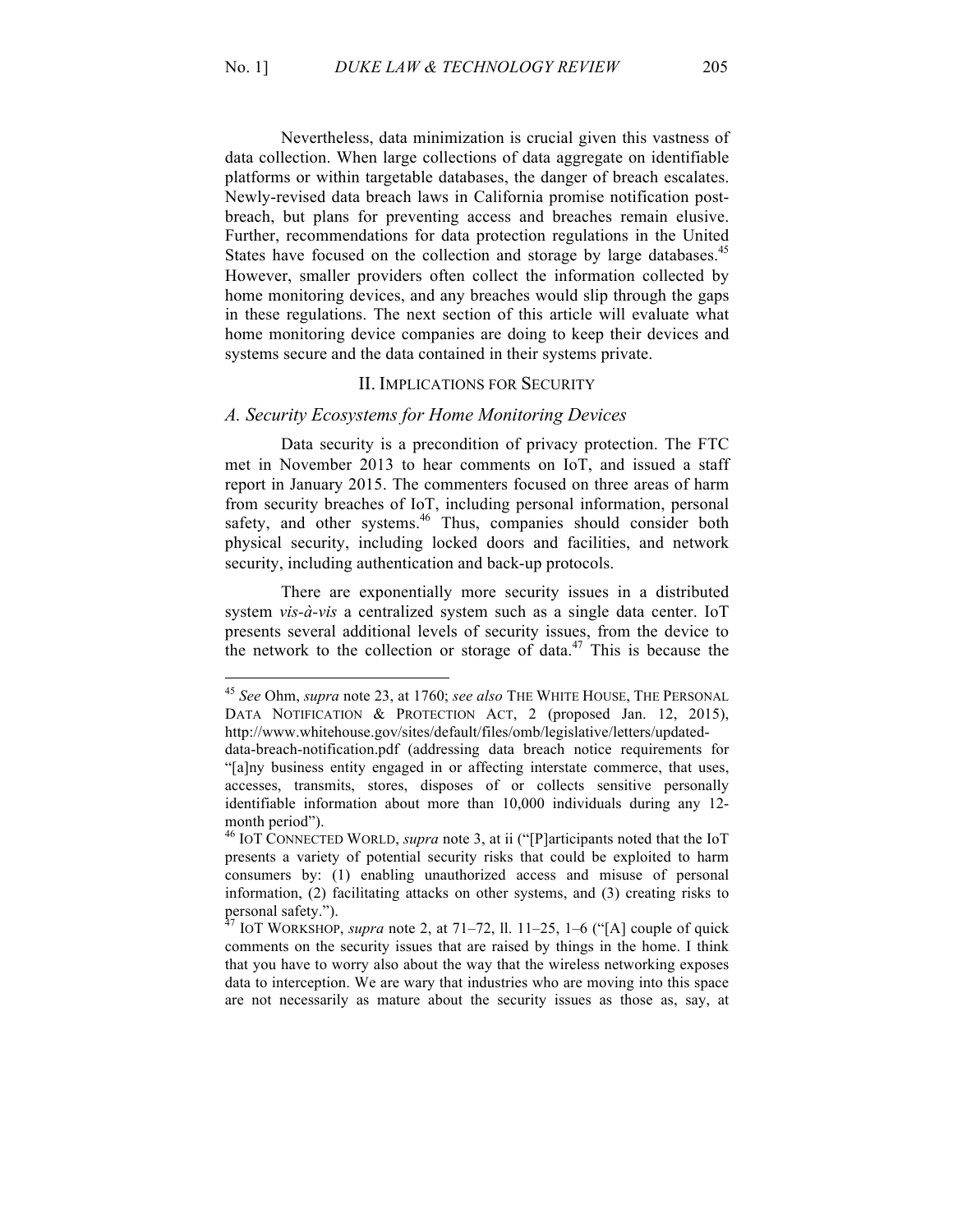security of connecting an IoT device to a home network relies on the security of the home network itself, which may not be secure at all.<sup>48</sup>

What can go wrong when a home network security is breached? First, lax design of security cameras may permit hackers to access live feeds and make them available to the Internet. Cameras, the eyes and often ears of home monitoring, are used to monitor the security of both individuals and property, but may in fact endanger both. The FTC found that the online security cameras made by TRENDnet were easily hacked.<sup>49</sup> The resulting enforcement action against TRENDnet set the standard for future FTC prosecutions of home monitoring networks.

Second, traditional malware, viruses, and worms can infest a home network. Creators of these malware, virus, and worms can either incidentally or specifically target<sup>50</sup> home monitoring devices. A worm, for example, "can be utilized by the attackers to perform distributed denial-of-service (DDoS) attacks."<sup>51</sup> A DDoS attack could wipe out an entire system, leading to shut down of power, light, or other connected systems in the home. Unfortunately, there is not much in the way of financial incentives to build IoT devices with even the most basic security envelopes as the devices are usually inexpensive and unregulated consumer devices. Similarly, there is no financial incentive to upgrade the device with security patches and new versions. Some

<sup>51</sup> *Id.*

Microsoft. The relatively cheap or lower grade devices may lack the computing resources or, for economic reasons, there will be less incentive to put good security in them. And fourth, that the security perimeter for IoT devices is actually rather different because, depending on where the endpoint devices are, there may be a higher risk of direct tampering. And there is also a likelihood of multiple or changing environments that IoT devices are expected to operate in, where they will connect promiscuously, don't necessarily have the ability to really know what kind of configuration of what the other device is going to be like." (quoting Lee Tien of the Electronic Frontier Foundation (EFF))).

<sup>48</sup> *Id.* at 101–04, ll. 6–25, 1–15 (quoting Jeff Hagins, the cofounder and chief technology officer at SmartThings, explaining that the security of a whole system of IoT is only as strong as the security of home wifi network, and that there are defects with the widely used WPS wifi encryption technology).<br><sup>49</sup> *Id.* at 13, ll. 1–6 ("[I]n the FTC's first enforcement foray into the Internet of

Things, we alleged that TRENDnet's lax software design and testing of its IPconnected security cameras enabled a hacker to get his hands on the live feeds from 700 cameras and make them available on the Internet.").

<sup>50</sup> *E.g.,* Dick O'Brien, *The Internet of Things: New Threats Emerge in a Connected World*, SYMANTEC (Jan. 20, 2014), http://www.symantec. com/connect/blogs/internet-things-new-threats-emerge-connected-world ("The attacker was in a position to begin attack[ing] these devices at a time of their choosing.").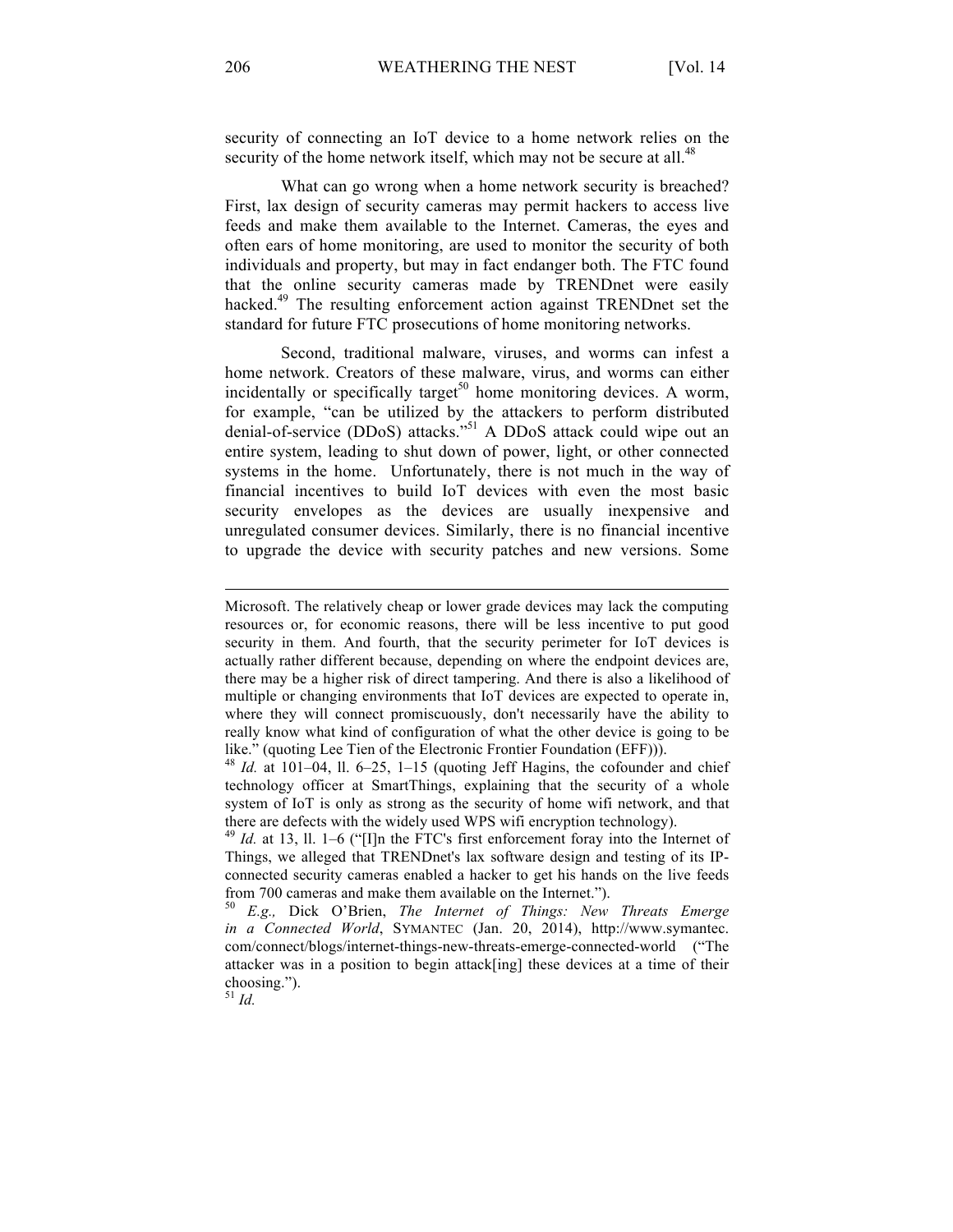older hardware even harbors legacy malware such as the "Misfortune Cookie."<sup>52</sup> In fact, in most cases, there's a counterincentive to make the security open—e.g. allow a back door<sup>53</sup>—in order to allow customer service fixes and upgrades. Many individuals in the security community are familiar with these openings.<sup>54</sup> Regulators have begun to notice the potential consequences of a breach or of publicly available private data being used for unintended purposes.<sup>55</sup>

Finally, the system could simply fail. What happens when the system is breached, data is leaked, or the system simply goes offline? Doors, windows, and locks may open. Temperature controls may cause unsafe low or high temperatures. Any evaluation of the efficacy of a home monitoring system must include breach and failure analysis. A failsafe mechanism, or default protocol, should be built into the system so doors and windows remain secure.<sup>56</sup>

In evaluating home monitoring systems, one must also balance security and safety concerns. In many people's minds, security and safety

<sup>52</sup> *See* Robert Vamosi, *Attack of the Home Router,* DARKMATTERS (May 27, 2015), http://darkmatters.norsecorp.com/2015/05/27/attack-of-the-home-router/ ("Last December, US-CERT at the Department of Homeland Security warned broadband router manufacturers of a common vulnerability, dubbed '"Misfortune Cookie.'" This vulnerability had actually been patched more than 10 years ago, but was still present on many deployed devices.").

<sup>&</sup>lt;sup>53</sup> A list of home router models with backdoors was started at https://github.com /elvanderb/TCP-32764/blob/master/README.md (last visited Dec. 27, 2015). <sup>54</sup> IOT WORKSHOP, *supra* note 2, at 74–75, ll. 18–25, 1–10 ("And so I did a talk

this year at a security conference on breaking cameras, like the ones we have in this room. And these devices range from cheap consumer cameras, you know 30 dollars, 50 dollars, up through 1,000 dollar cameras, 1,000 a piece. And I didn't have to do anything special to break into them. They had backdoor accounts left on them. They had simple vulnerabilities that anyone in the security community who looked at it would be able to break. And it doesn't take a lot of technical expertise to do that. And I think the real reason why these exist, why we have these problems in embedded devices is there is no financial incentive to companies to make their devices secure. The example I always throw out is, when is the last time you saw a bad review on Amazon because some product had a security vulnerability? Never." (quoting Craig Heffner, security researcher with Tactical Network Solutions)).

<sup>55</sup> *See id.*, at 12–13, ll. 25, 1–6. Regulatory scrutiny started with the FTC's TRENDnet's investigation but is unlikely to end there.

 $56$  *Id.* at 348–49, ll. 19–25, 1 ("[A]t that point, the design should take into account what happens when the service does get shut down or when the Internet is unavailable. If the Internet is unavailable, you shouldn't be locked out of your house. Consequently, if the Internet is unavailable, your lock shouldn't fail [to] open, and therefore people would be able to walk into your house." (quoting Marc Rogers, Principal Security Researcher at Lookout, Inc.)).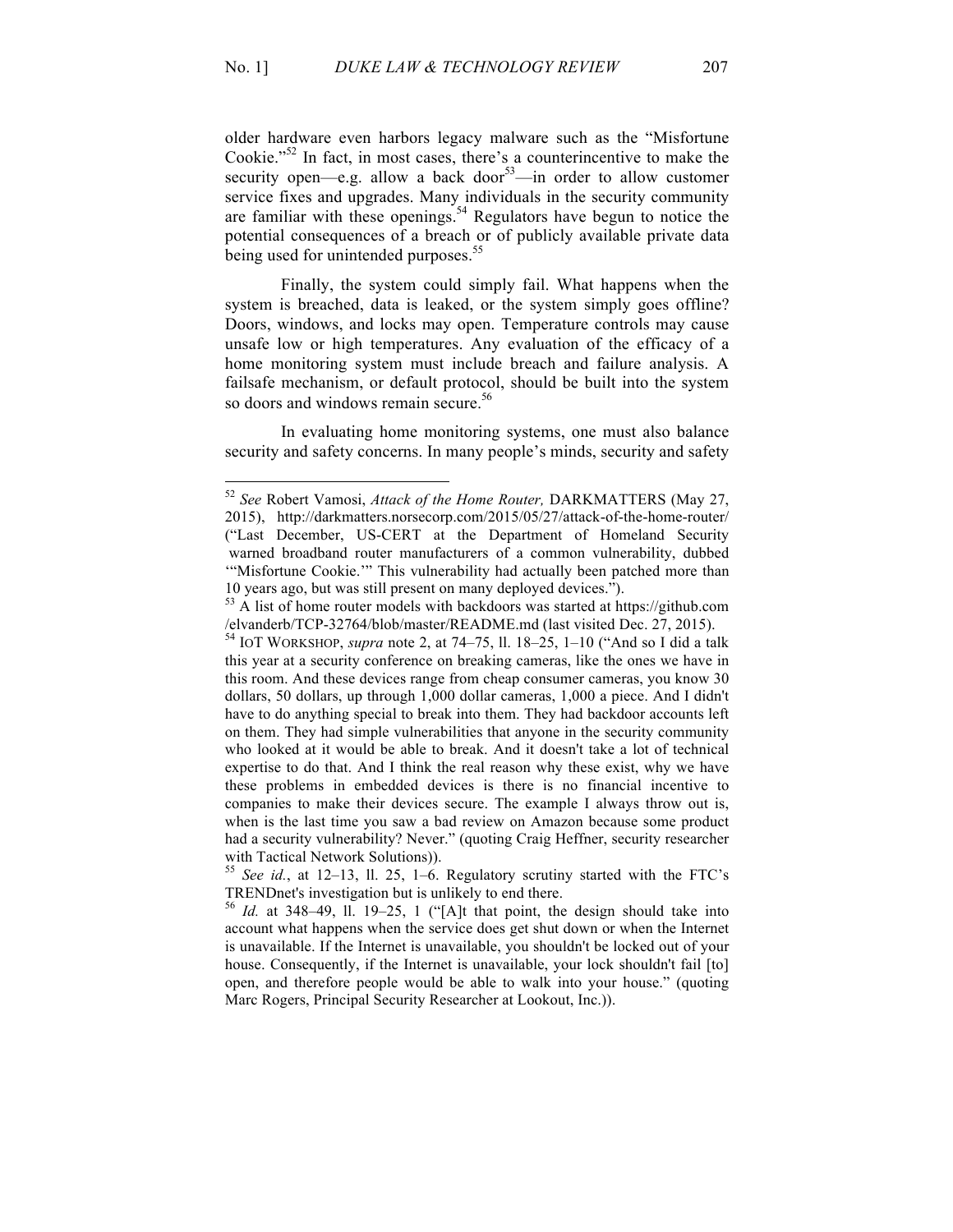are synonymous. However, if a home monitoring system contains twofactor authentication to access the system, there is a delay in uploading data to the system, which may decrease the level of safety in, for example, an emergency response system. The risk of security leaks is not just that privacy may be compromised, but that life and limb are in danger. Emergency personnel responding to medical emergencies may be delayed in their arrival at the home.

## *B. Security in the Home and Homeland Security*

Increasingly, security in the home is the foundation for national security. Looking to hack devices connected from people's homes to the Internet? Searches can be performed online, $57$  to find networked home devices to hack, and can be done by anyone, including those with commercial or political motives. Access to any one device can allow access to an entire networked system, particularly when the device has no password or security mechanism of its own. When hackers from outside the United States reach home networks, they may find easier access to personal data than they have in the past through the portals established by government entities or large commercial operations in the United States. Therefore, security begins at home, and in the home.

Indeed, there is a pending threat of cyberterrorism against home monitoring systems if national security is dependent on the passwords consumers enter into their home networks. "Passwords are the 'keys to the castle' for important parts of our lives online," yet they are often a weak link in the security of home networks.<sup>58</sup> In addition to data collected by devices connected to the Internet, consumers are voluntarily entering much of the private data collected by the home monitoring devices, including entering their names, addresses, personal contacts, medical information and other personal data in order to sign up for services and activate the devices. One example would be in naming the devices, or the sets of data, including using consumers' and their children's names.<sup>59</sup>

actually add contextual data into the systems. So with our system as an example,

<sup>57</sup> *See* SHODAN, http://www.shodan.io (last visited Dec. 27, 2015) ("Shodan is the world's first search engine for Internet-connected devices."). <sup>58</sup> *See* Joseph Lorenzo Hall, *The Beginning of the End of Passwords,* CENTER

FOR DEMOCRACY & TECH. (Oct. 21, 2014), https://cdt.org/blog/the-beginningof-the-end-of-passwords/ (last visited Dec 27, 2015) ("For something so important, passwords have long been a poor fit: they are frequently stolen in massive quantities, written down on post-it notes attached to the computers they're supposed to protect (please don't do that!), and people choose passwords that are way, way too simple (e.g., "password")."). <sup>59</sup> IOT WORKSHOP, *supra* note 2, at 88–89, ll. 17–25, 1–3 ("[T]he consumers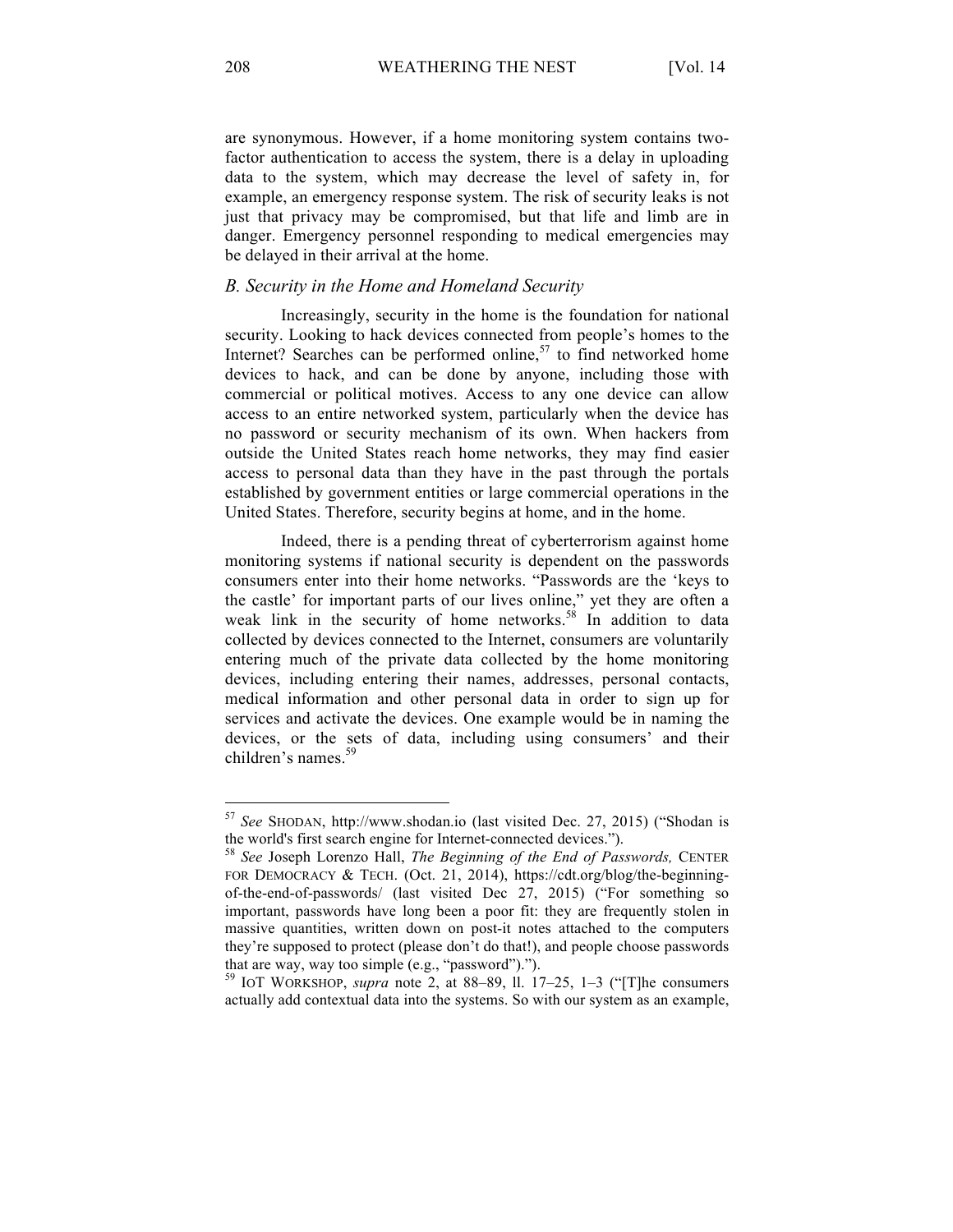Access to home monitoring devices can have devastating consequences if left available for hacking and other malfeasance.<sup>60</sup> As of 2014, hackers who were able to access Nest Labs devices did so with physical, in-person access to the devices, rather than remotely.<sup>61</sup> But the possibility of remote and system-wide hacking remains, and is perhaps imminent. The potential for cyberterrorism squeaks in at the home-based level in a way few anticipate when they purchase a thermostat or other home monitoring device. Marc Rogers, the Principal Security Researcher at Lookout, Inc., a mobile security company, has speculated that, "a connected thermostat is something of a device that can provide intel of what's going on inside your house, when your house is empty and, if harnessed into a large community of things, can even be used as a weapon to attack critical infrastructure."<sup>62</sup> Homeland security may have stronger passwords, but the federal government may fail to realize its citizens' security is dependent on this fundamental weakness in home security.

Easy access to home monitoring data is not all bad, however. The United States government may want to access home monitoring data to monitor its own citizens to avoid cyberterrorism, and to protect against threats from inside and outside the country. Governments may be interested in accessing the individual data collected by home monitoring devices, transforming it into collective big data, and using it to protect entire cities and states. The use of near real-time analytics of this data go beyond alerting paramedics about individual emergencies, such as a

consumers get to group devices by room, for example. And so you can tell at my house, by looking at the data that we have in our system, right, I have my daughters' rooms. And what are they named? My daughters' names, right? Caitlin's room and Claire's room, et cetera, right? And there are motion sensors in those rooms. So access to that data would tell you my childrens' names and whether they are in their room or not. It's very, very private information."<br>(quoting Jeff Hagins of SmartThings)).

Id. at 105, ll. 5–16 ("[C]onnected lightbulbs tend to have no security whatsoever, but the connected door lock tends to have more security, right? Because the manufacturer doesn't perceive, and rightly so, that the lightbulb should be secure. And so they put a lot more energy into securing the doorlock than they do the lightbulb. And the question becomes whether that is -- is that an okay thing from a consumer perspective, right, that somebody can drive along in front of my house and hijack my lights, right? Which is completely doable." (quoting Jeff Hagins of SmartThings)).

<sup>61</sup> Lily Hay Newman, *Pretty Much Every Smart Home Device You Can Think of Has Been Hacked*, SLATE (Dec. 30, 2014, 4:38 PM), http://www.slate.com /blogs/future tense/2014/12/30/the Internet of things is a long way from be ing\_secure.html (listing IoT devices that have been hacked, and how). <sup>62</sup> IOT WORKSHOP, *supra* note 2, at 304, ll. 17–22.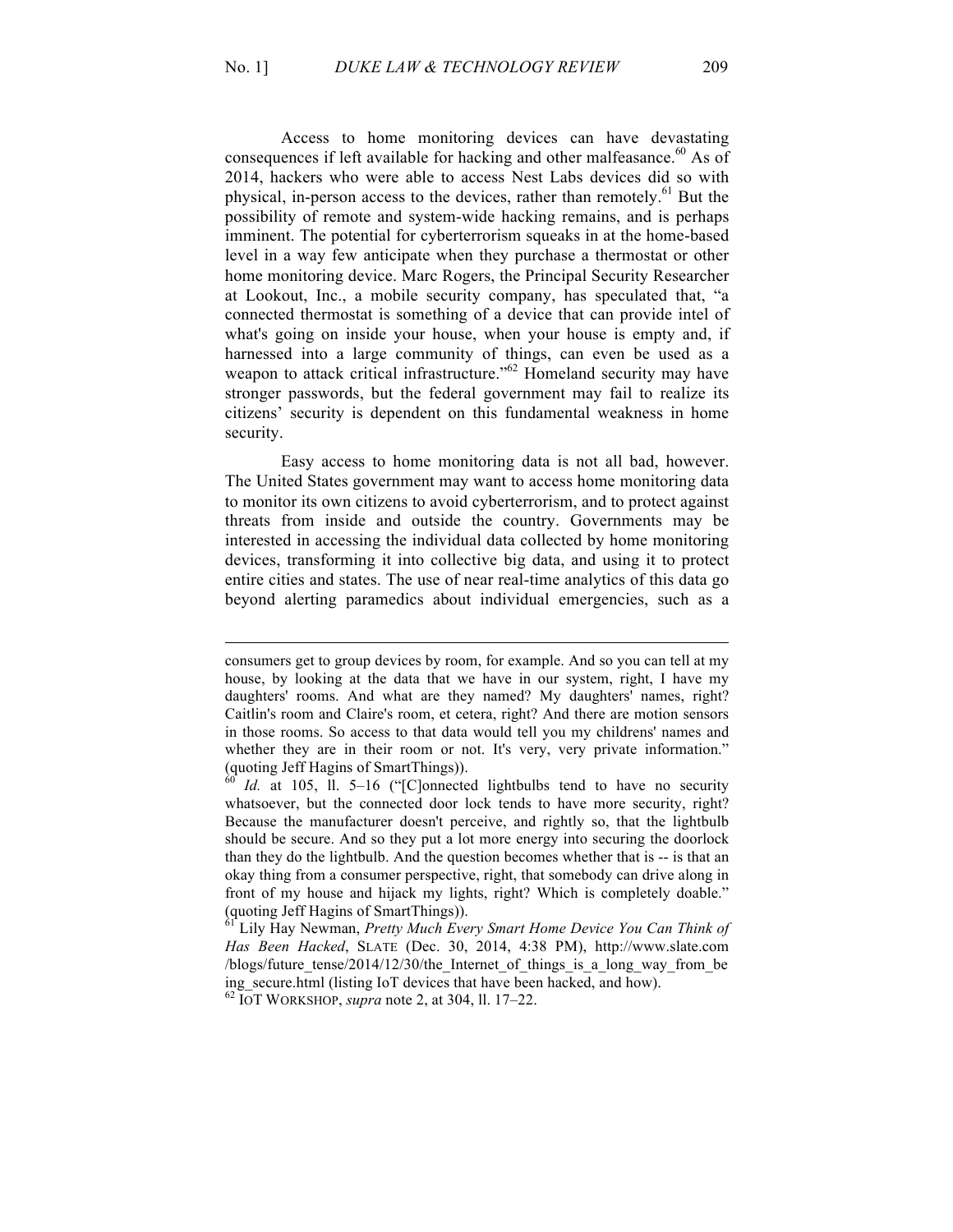pending strokes, to alerting city services about group emergencies, such as potential heat stroke due to a power failure. $63$ 

Nevertheless, government access may be troublesome. As noted by Lee Tien from the Electronic Frontier Foundation, in comments for the FTC IoT workshop in 2013, "[although] we are not discussing government surveillance today, . . . anyone who thinks about the privacy issues thoughtfully, is going to have an eye on what data about household activities or personal activities the government could end up obtaining, either directly from the devices or from IoT providers, whether using legal process or other less savory means."<sup>64</sup>

# III. IMPLICATIONS FOR ADVERTISING AND OTHER THIRD-PARTY **USES**

#### *A. Advertising and Marketing Private Home Monitoring Data*

While security issues establish the foundation for consumer privacy, there are several unique privacy issues associated with access to consumer data by home monitoring device companies and their subcontractors. For example, advertising and marketing companies are keen to access personal data in the home in a way previously unimagined. Third-party distribution of home monitoring data is likely to result in targeted advertising by these companies.<sup>65</sup> Connected thermostats tell advertising companies who is home, and when, based on pre-programmed temperatures for the home. This information can be used to send ads, via the home monitoring devices or other media, to consumers in the home.

The most pervasive home monitoring may be in the form of entertainment devices such as televisions. Smart televisions and gaming consoles collect consumer data from the users for the purposes of establishing an account. They also collect data at myriad data points during television viewing and game play. In particular, there are newer, emotive interfaces for voice and gestural input that collect "personal"

<sup>63</sup> *See* Erin Bush, *FAQs About Neustar and Our Assistance to Law Enforcement*, NEUSTAR BLOG (July 17, 2012), https://www.neustar.biz/blog/faq-neustarassistance-law-enforcement (noting the government's longstanding relationship with Neustar, a real-time information analytics company).<br><sup>64</sup> IOT WORKSHOP, *supra* note 2, at 68, ll. 10–18.<br><sup>65</sup> *Id.* at 364, ll. 9–15 ("Now again, I'm not saying this is happening today, but it

would surprise me if we had this entire multi-billion, you know, enumerated Internet of Things and no effort were made for your refrigerator to maybe suggest that you should get some ice cream with the milk that you've just run out of." (quoting Ryan Calo of the University of Washington Law School)).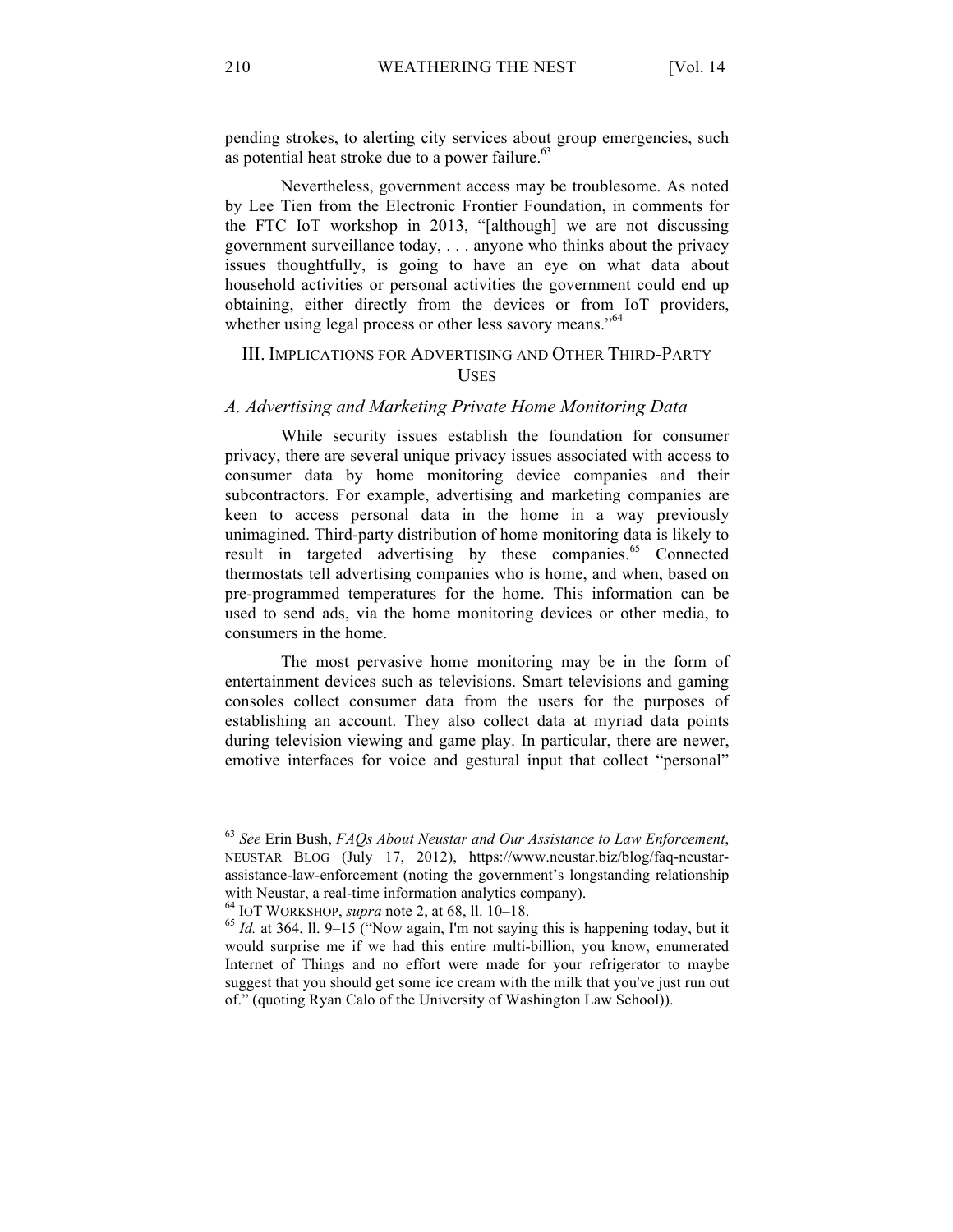data beyond that directly entered into the screen.<sup>66</sup> This data can go beyond what the thermostat does to send data about who is home and when. This data will tell advertisers who is lonely, who is hungry, and, of course, who is interested in the shopping channels. The key issue here is that this information may be transmitted to third parties without notice. For example, Cnet noted in February 2015, that "Samsung's Smart TV privacy policy… warns that customers should 'be aware that if your spoken words include personal or other sensitive information, that information will be among the data captured and transmitted to a third party through your use of Voice Recognition."<sup>67</sup>

In the near future, smart home appliances and monitoring devices will become more like computers. Consumers may view home appliances as designed for the historical purpose, but engineers "view a refrigerator really as a 72 inch computer . . . that just happens to keep your food cold."68 Each and every connected device captures vast quantities of data, and it is either used by the companies collecting the data, uploaded to the Internet, or both. Video cameras and video capture devices, in particular, collect such significant quantities of data that camera companies are enthusiastic about using the data in new and interesting ways.<sup>69</sup>

<sup>66</sup> IOT WORKSHOP, *supra* note 2, at 86, ll. 12–22 ("But these gaming technologies are ushering in a tremendous amount of sensory collection and capture in the living room, right? Between voice commands and machines that are active that are able to listen and detect whether or not particular words are being stated in the room. They contain biometric technology, so they can do some level of face recognition and other kind of avatar recognition for personality. This is, I think, one of the most interesting factors for bringing this kind of connectivity and technology into the home." (quoting Lee Tien of EFF)). <sup>67</sup> Dan Graziano, *Disable this Feature to Stop Your Samsung Smart TV from Listening to You*, CNET (Feb. 10, 2015, 3:34 PM), http://www.cnet.com/how-

to/samsung-smart-tv-spying/. <sup>68</sup> IOT WORKSHOP, *supra* note 2, at 59, ll. 4–6. <sup>69</sup> Jared Newman, *The Future of Consumer Tech is About Making You Forget It's There*, FAST COMPANY (Feb. 27, 2015, 6:00 AM), https://www.fastcompany.com/3042948/sector-forecasting/the-future-of-

consumer-tech-is-about-making-you-forget-its-there ("'It's really important to not think of video and photo capture as an independent thing to do on the device,' Prober says. 'It's really, "What do you do with the content when it's captured?"' . . . That question will become even more important as new tools like 360-degree cameras become available. Suddenly, you have a lot more footage to work with, which means cameras will need to get smarter at helping you tell the best story." (quoting CJ Prober, GoPro's senior vice president of software and services)).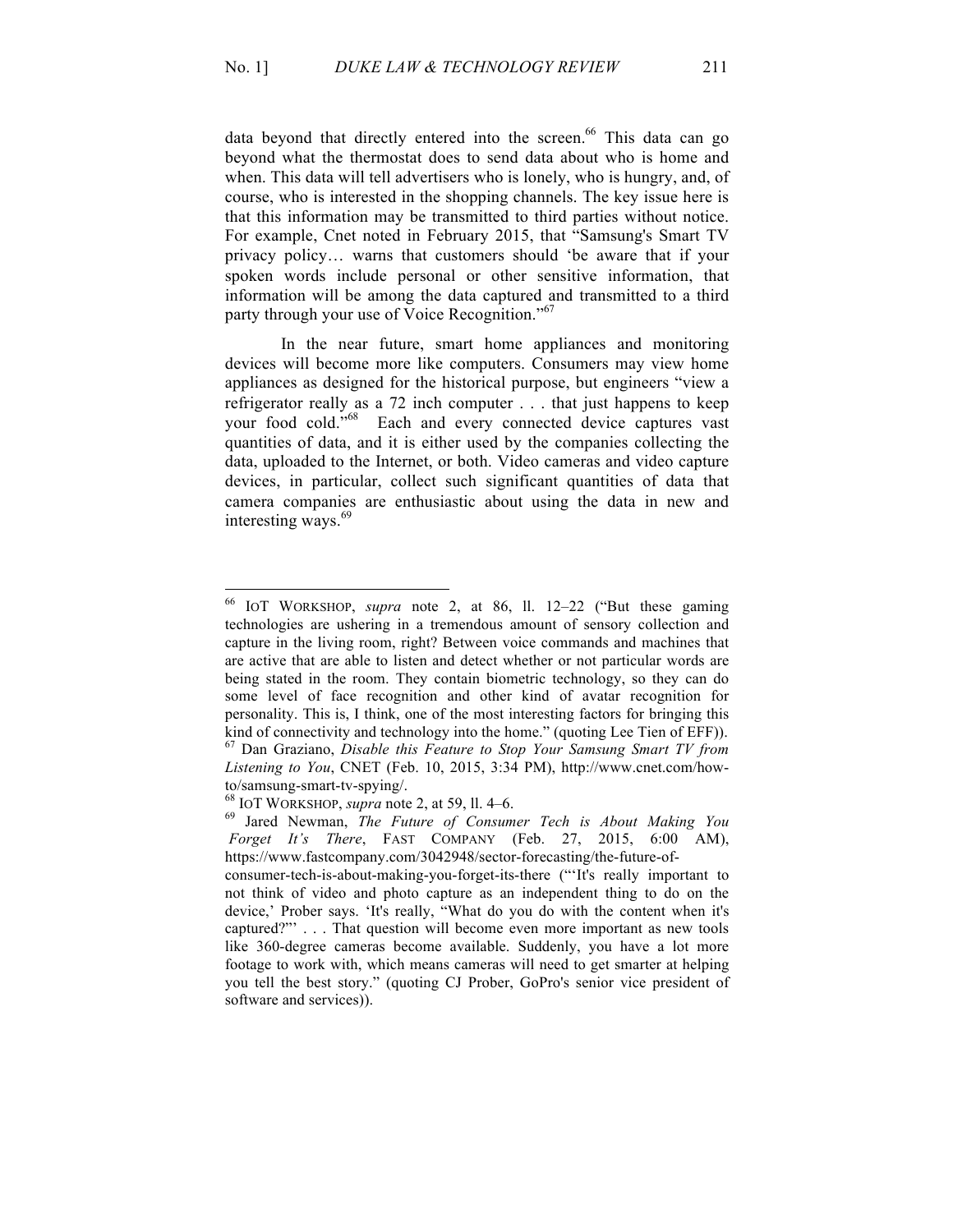Granted, smart appliances are alluring. For example, a consumer using these appliances does not need to expend energy ensuring her room remains at a comfortable temperature. Wink, Nest, and Personal Emergency Response Systems (PERS) all rely on this essential transaction: enter some personal data, a little or a lot, very private or not so private, and you will see a fruitful and possibly instantaneous return on your investment. The needle will move on your valuable personal comfort – you will feel the warmth of connection, of safety, or of the air in the room. The smarter a consumer wants the device to be, the more she must feed it with her identity or personal information.

Indeed, the quantity of data created by even a small subset of home monitoring devices connected to the Internet is enormous.<sup>70</sup> To compile the data, at this point there are more devices communicating with the network than individuals communicating with the network, and the number of connected devices is increasing rapidly.<sup>71</sup> The number of devices connected to the Internet has been facilitated by the move from IP v4 to IP v6 and the consequential greater capacity for IP addresses<sup>72</sup> to associate with each device. Further, the ability not only to capture large quantities of data but also to process such data in real time<sup>73</sup> compounds the need to address privacy concerns at this juncture.

<sup>70</sup> IOT WORKSHOP, *supra* note 2, at 89, ll. 3–10, 14–22 ("We have less than 10,000 households today, so we are a startup. We just started selling actively at the end of August. Less than 10,000 households using our product, we generate 150 million discrete data points a day out of those 10,000 households. It's an enormous amount of data, most of which would put everybody to sleep . . . Most of the data is not meaningful or useful to anyone, and yet, as I've said, there's a lot of — you can get the entire context of my home. Who is home, what rooms are occupied, the comings and goings of the family. There is an enormous amount of data coming out the house that has to be protected. And certainly I'm at the forefront of this as an industry, but as a consumer, I get very concerned about that data." (quoting Jeff Hagins of SmartThings)).<br><sup>71</sup> *Id.* at 7, ll. 10–23 ("Five years ago, for the first time, more things than people

connected to the Internet. By 2020, an estimated 90 percent of consumer cars will have some sort of vehicle platform, up from 10 percent today. And it is estimated that, by 2015, there will be 25 billion things hooked up to the Internet. By 2020, we are told the number will rise to 50 billion . . . [including the capacity to] help us remotely monitor an aging family member . . . ."(quoting Edith Ramirez, Chairwoman of the FTC)).

<sup>&</sup>lt;sup>72</sup> *Id.* at 142, 11. 20–23 ("I]n February of 2011, we ran out of the IP version 4 32-bit address space, so we standardized in 1996 an IP version 6 128-bit address space." (quoting Vint Cerf, Vice President and Chief Internet Evangelist for  $\frac{Google)}{73}$ . WHIT

<sup>73</sup> WHITE HOUSE INTERIM PROGRESS REPORT, BIG DATA: SEIZING OPPORTUNITIES, PRESERVING VALUES 2 (Feb. 2015), https://www .whitehouse.gov/sites/default/files/docs/20150204\_Big\_Data\_Seizing\_Opportun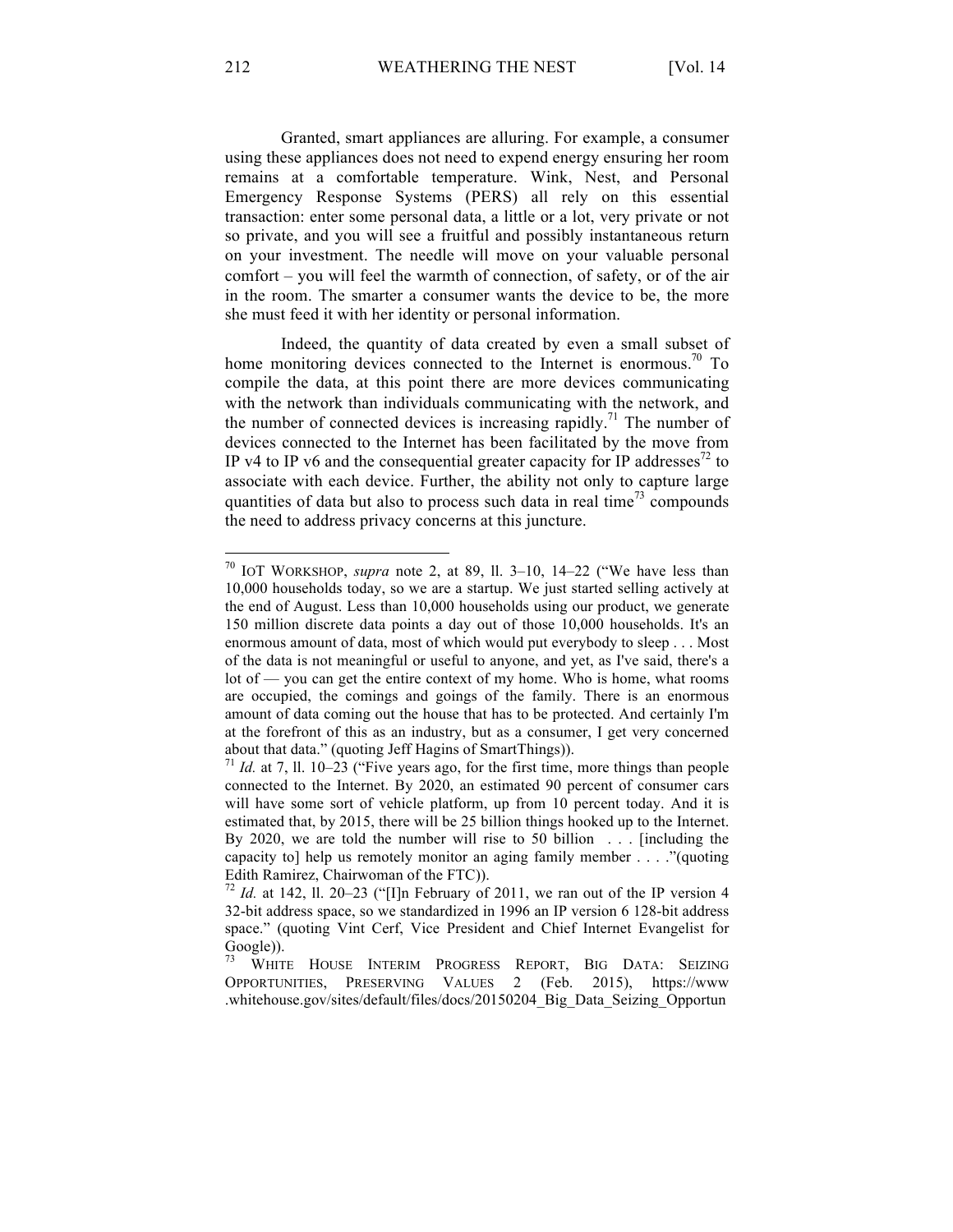This increased capacity to transmit data means that more data will be collected and stored from a larger variety of devices. With the increase in the types of data collection devices, this enhanced capacity will result in vast databases filled with personal information. To the extent each new home monitoring technology is added to a platform of connected devices, the incremental creep of additional devices and the barely perceptible change in privacy depletion may not be noticeable or quantifiable. A consumer might say, "I have a television remote and a mobile phone and it is the same technology," generating some enthusiasm for Apple brand iWatches.<sup>74</sup> Watches, in particular, are a familiar mode of technology interaction for older generations of individuals, and may therefore be particularly effective in gently reminding the elderly user to take pills and eat, in addition to serving as an alert device for falls and other in-home emergencies.<sup>75</sup> But the more data available, the more industry will step up to use this data for positive aspects (individual and collective safety), negative ones (surveillance, hacking), and uses that can go either way (hyper-targeted marketing, insurance design).

Home monitoring data may indeed be used for positive social purposes. Initially, advertisers could collect home monitoring data related to door locks to see who might be interested in insurance or alarm systems. Then neighborhood watch organizations could use individual home monitoring data collected by marketing databases for alerts. Additionally, the FTC touts the wonderful benefits to energy conservation if, "[i]n the home, for example, smart meters can enable energy providers to analyze consumer energy use and identify issues with home appliances, 'even alerting homeowners if their insulation seems inadequate compared to that of their neighbors,' thus empowering

ities\_Preserving\_Values\_Memo.pdf ("[D]ata analysis is increasingly conducted

in speeds approaching real time.").<br><sup>74</sup> John Melloy, *Apple May Sell 1 Billion 'Life-Saving' Watches*, CNBC (Mar. 9, 2015, 1:31 PM),

http://www.cnbc.com/id/102488957?\_\_source=xfinity|mod&par=xfinity (Explaining that during the final stages of the initial draft of this paper, Apple released the Apple iWatch, widely touted as a "life saving device."). Query whether wearable self-monitoring devices will replace home monitoring systems

entirely or merely interact with them. <sup>75</sup> *Lively 24/7 Emergency Medical Alert System,* LIVE!Y, http://www.mylively. com/how-it-works (last visited Dec. 27, 2015) ("Simply plug the Lively hub into a power outlet—it just starts working. Then place activity sensors around the home, activate the account online and start wearing the watch. No home Internet connection or phone line is required. It's that simple . . . The clip and monthly auto fall-detection monitoring service will be available in late 2015 for a nominal additional charge.").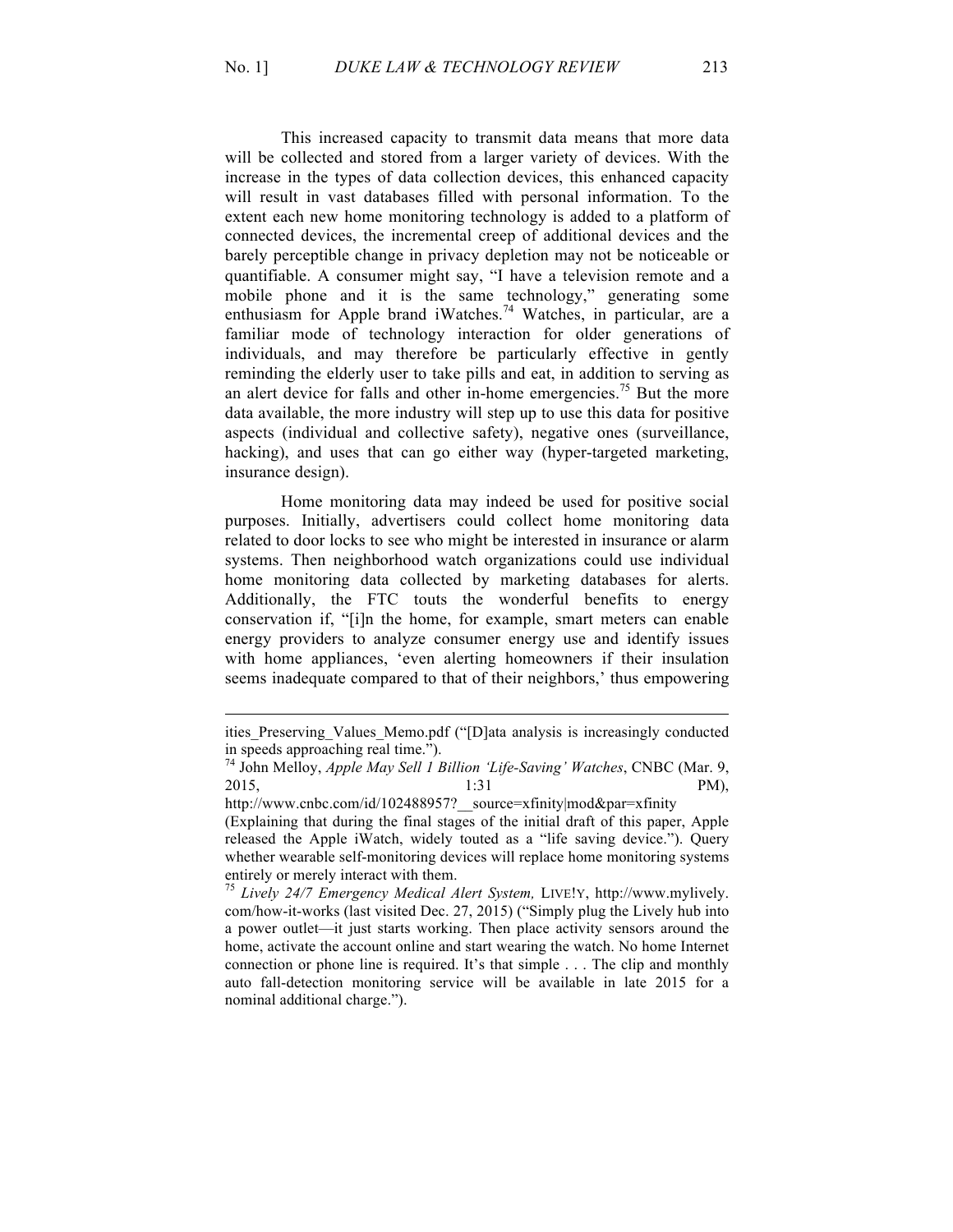consumers to 'make better decisions about how they use electricity."<sup>76</sup> Comparative data is used to show whether one's home is using more or less electricity than the neighborhood or city average.

But it doesn't take a vivid imagination to wonder what other data may be shared with the neighbors. IoT devices collect a much greater quality and quantity of data; a standard model of notice and consent for use may not be able to encompass the potential uses and misuses of this  $data.<sup>77</sup>$ 

# *B. Notice and Consent for Marketing Use*

Standard notice and consent requirements are over-inclusive in the sense that they ask for notice and consent where the consumer may not necessarily be interested. For example, a home monitoring consumer may only use the camera function for video, but not audio. As a result of the lengthy and possibly irrelevant language in privacy policies, few consumers read notices and fewer read them thoroughly.

More importantly, the policies may also be under-inclusive in the sense that they notify consumers that data will be collected without fully fleshing out the *types* of data that will be collected, or how the data will be used.<sup>78</sup> Familiar technologies, such as a camera, may be used to collect data in unfamiliar ways. Nest's Dropcam camera collects environmental data as follows: "We collect data from several sensors built into Nest Cam. These sensors collect data such as camera temperature and ambient light in the room. By recording this information, Nest Cam can know, for instance, whether it's dark and it should turn on night vision . . . . We may process information from your camera so that we can send you alerts when something happens.<sup> $579$ </sup> This is arguably beyond a camera's obvious purpose of simply recording what it sees, and may lead to a host of "surprise" uses of the data yet to be imagined.

The way information is gathered on devices present additional challenges to the notice and consent model. The information is provided as a continuous flow rather than provided in bursts of information or with

<sup>&</sup>lt;sup>76</sup> IOT CONNECTED WORLD, *supra* note 3, at 8 (citations omitted).<br><sup>77</sup> See Section III.C *infra* for further discussion of imaginable misuses.<br><sup>78</sup> IOT WORKSHOP, *supra* note 2, at 322, 11. 14-22 ("The other thing is al make sure the consumer understands what data is being collected. It's one thing to say that data is being collected, but it's another thing to say that actually we are collecting your telephone number, we are collecting your birthdate, we are collecting your sex. You have to be very clear about it so that they can understand what the implications of that data being shared are." (quoting Marc Rogers of Lookout, Inc.)). <sup>79</sup> *Nest Privacy Statement*, *supra* note 20.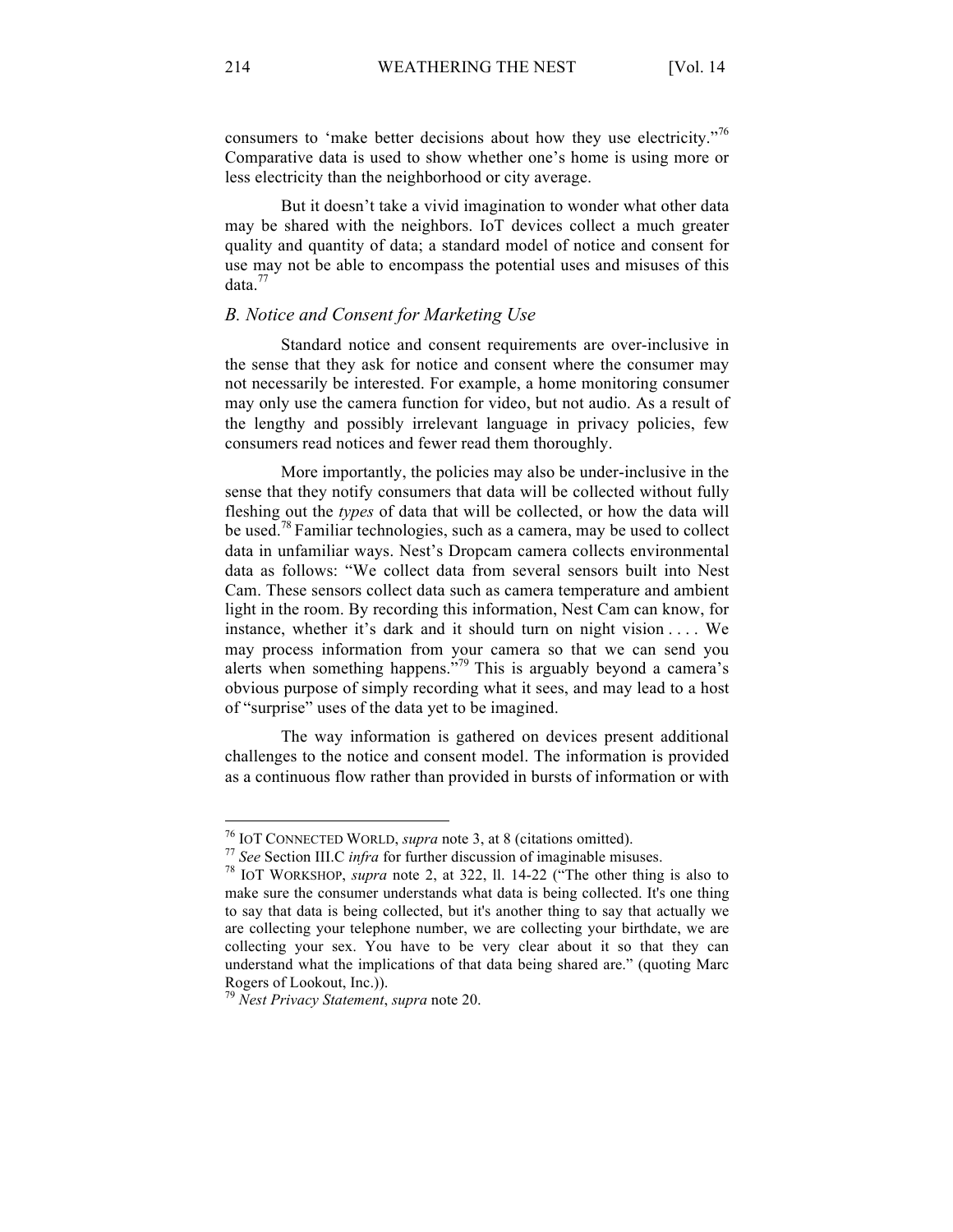a digital transmission by the consumer.<sup>80</sup> When this information is provided continuously, there are fewer opportunities for user interface and input, and therefore fewer opportunities to interact with the consumers and obtain consent for use of their data. Small consumer devices such as smart light bulbs may have no screens for user interface. Devices may be updated by the system automatically without user notice and consent. The window of opportunity for notice and consent may be lost for short-term use of disposable products that create a long trail of data and fill the databases with personal information.

There's a significant logistical effort involved in notices for home monitoring devices as well. Notice has at least two triggers in the home monitoring application. One, can any reasonably simple and understandable notice cover what the data is actually used for?<sup>81</sup> And two, how do we provide notice when there's no user interface on the device? $82$  The FTC is aware of this issue and cautions, "[s]taff acknowledges the practical difficulty of providing choice when there is no consumer interface and recognizes that there is no one-size-fits-all approach. Some options include developing video tutorials, affixing QR codes on devices, and providing choices at point of sale, within set-up wizards, or in a privacy dashboard."<sup>83</sup> Particular attention will be needed

<sup>80</sup> IOT WORKSHOP, *supra* note 2, at 123, ll. 6–13 ("This notion of continuous monitoring, which came up very briefly in the panel discussion, is important for several reasons, not the least of which that continuously monitoring things tells you about the processes in a much more refined way then if you showed up at the doctor once every six months or once every three months or only when you're sick." (quoting Vint Cerf of Google)).<br><sup>81</sup> *Id.* at 98–99, ll. 21–25, 1–8 ( "Whereas there are so many examples today of

cases where information is getting shared, like how many people have pushed the button to say "okay" on a notice from your phone that says such-and-such application wants access to your location. And you say, okay. Well, what's it doing with that information, right? And does it mean that the phone is just accessing the location, that the application is only accessing the location local to the phone or is it accessing that location information and shipping it off somewhere? And the answer is, you don't know. But you've said okay." (quoting Jeff Hagins of SmartThings)).

<sup>82</sup> *Id.* at 99, ll. 12–25 ("And that's assuming, you know, that the device even has any kind of an interface for the user, right? Many of the devices -- I think many of the devices we would be looking at, especially with smaller ones, I mean, we already have display problems even with the machine that is designed to show you all sorts of things. The idea that anyone would -- you can't do 80 screens, it doesn't make sense. And if it is an alarm clock, that is not actually going to be providing any sort of direct notice. You know, the entire sort of notice and choice aspect of Fair Information Practices has a real breakdown with a lot of these kinds of built-in devices." (quoting Lee Tien of EFF)). 83 IOT CONNECTED WORLD, *supra* note 3, at v.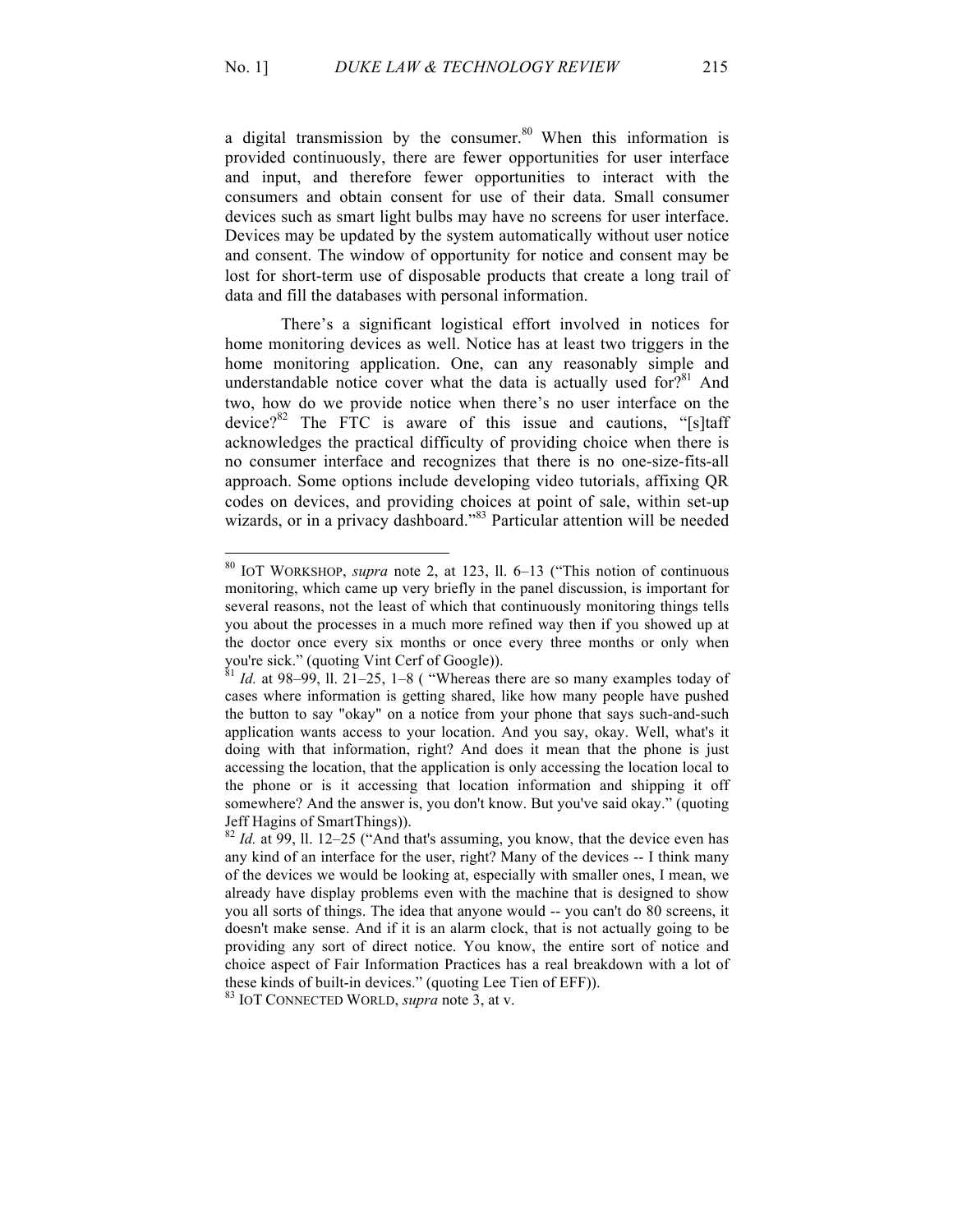to address the needs of the older populations in their willingness to use certain technologies for notice and consent, and ADA-like access for elderly disabled consumers should be embedded in each of these possible alternatives to text notices. Additionally, user interface notice and consent procedures may have to be re-formulated to encompass notice on multiple platforms: app, device, smartphone, console, laptop, etc.

Not all privacy policies and terms of use address third party use of information. If they do, the terms of the notice and consent may be broad enough to encompass some rather socially abhorrent practices. As a consequence, marketers may make use of personal data as described herein, and without restriction. In addition, there is the specter of concern about use of third party data for insurance purposes. Insurers would be eager to gather personal data in the home either ostensibly by an insurer providing the device and collecting the data, or by the insurer "piggybacking" on existing data. In addition to concerns about blacklisting certain customers, or redlining certain neighborhoods, the insurer might make the disclosure of such data a precondition to obtaining insurance or obtaining a lower rate for existing service.<sup>84</sup> In early 2015, an insurer offered customers exactly that deal.<sup>85</sup> It is difficult, given the United States legal framework of contract law inclusive of notice and consent, to argue that these uses of personal data are "illegal" or beyond the scope of the implied contract. Assuming notice was given properly and consent was obtained within the context of U.S. contract law, the use has been considered fair.

Consumers, especially older or burdened consumers, may want to read a privacy notice for a single device or website, or perhaps even a few, but when home monitoring devices become embedded in nearly every household appliance, consumers are unlikely to read and consent effectively to each privacy notice. Furthermore, home monitoring presents different challenges for notice of collection for able-bodied individuals and for senior/disabled product offerings. In order to calculate a cost-benefit ratio for consent for the adoption of IoT devices in the home, society must look at the benefits of such devices. One of the

<sup>84</sup> IOT WORKSHOP, *supra* note 2, at 211, ll. 14–22 ("[Y]ou could start to see a home insurer, for example -- I mean, I love the General Electric example this morning of leaving your -- you know, your stove telling you you are leaving your stove on. Well, I'm pretty sure my home insurer would love to know that, if I was routinely doing that. Could they, as a condition of my insurance, require me to have my appliances share that information with them?" (quoting Scott Peppet, a professor at the University of Colorado Law School)).

<sup>85</sup> Jose Pagliery, *Would You Wear a Tracker to Get an Insurance Discount?*, CNN (Apr. 8, 2015, 5:23 PM), http://money.cnn.com/2015/04 /08/technology/security/insurance-data-tracking/.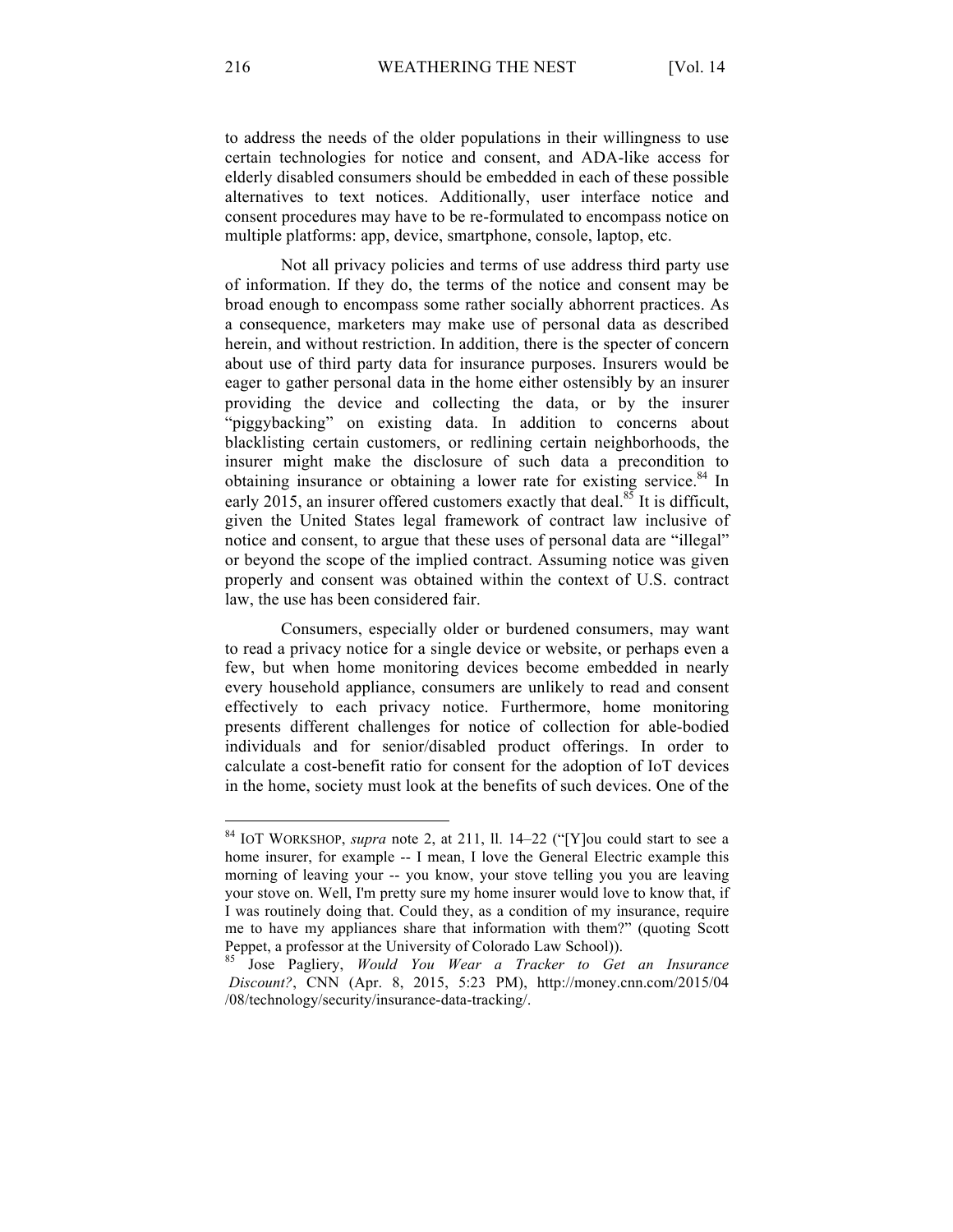primary benefits is automation of data collection and upload, i.e. that the consumer does not need to manually transmit the information.

The differentials for consent include impaired consent or family consent for patient, authentication and identification problems, and data retention lifespan issues. How can we ascertain notice and consent for an elderly patient on the Alzheimer's spectrum or in the early stages of dementia? Obtaining effective consent from an elderly patient would fall under the auspices of elder law rather than privacy law, once notice is given. If someone other than the user has purchased a system for a disabled patient, who is the user for authentication and access purposes? Likewise, the notice might have to switch from the data collection subject to the purchaser/user depending on the capacity to consent issues raised by elder law and disability law. Data retention presents a somewhat lesser burden for the elderly than for students, who are fully in possession of many of the rights and responsibilities of adults but have also the right to be forgotten under erasure laws for those under 18 years old.

The FTC has tried to minimize the burden of endless notices by limiting them to unexpected uses, with the following guidance: "For uses that would be inconsistent with the context of the interaction (i.e., unexpected), companies should offer clear and conspicuous choices."86 Conversely, the latest bill proposed by the current administration proposes that if the use is exactly what the customer asked for, companies may presume notice and consent.<sup>87</sup>

## *C. Imagined Harms for Unimagined Uses*

IoT home monitoring devices designed to save lives or at least improve comfort may collect data beyond what is necessary to provide the service. As the technology expands beyond use by the elderly and disabled users to the broader population, this very personal in-home collection of data may be used for financial gain by third parties.

There are concerns that only rich individuals and families will benefit from home monitoring. Perhaps, conversely, the poor may be monitored more intensely, either through "voluntary" economic incentives or individual necessity. $88$  There is very little regulatory

<sup>86</sup> *Id.* at vi. <sup>87</sup> WHITE HOUSE DRAFT: CONSUMER PRIVACY BILL OF RIGHTS ACT, *supra* note 31, at 8 ("Personal data processing that fulfills an individual's request shall be presumed to be reasonable in light of context.").

<sup>88</sup> IOT WORKSHOP, *supra* note 2, at 212, ll. 8–12 ("I'm not sure this is really a problem of an economic divide, like the poor aren't going to be able to get enough sensors. I think the poor are likely to have sensors imposed on them, far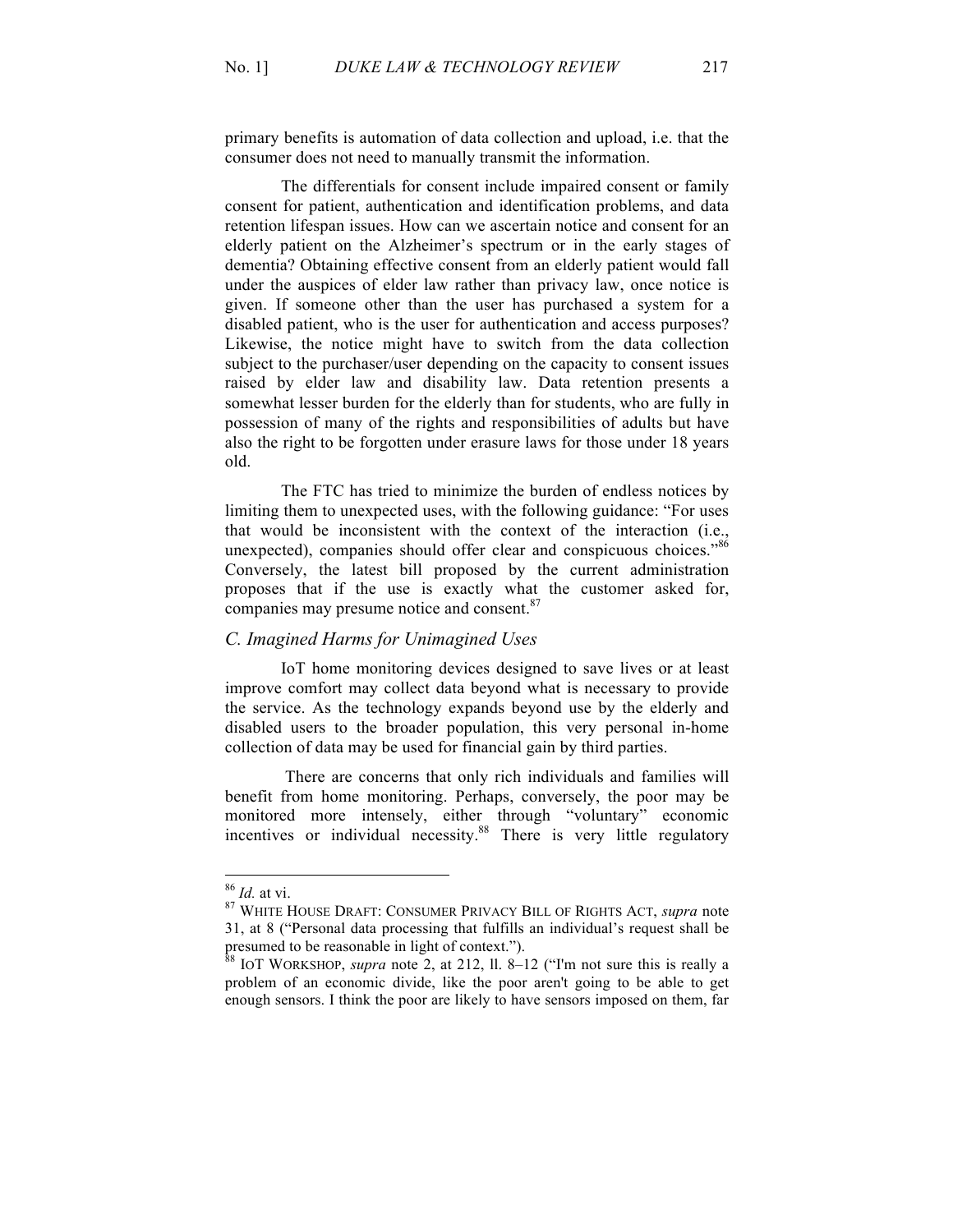prohibition of economic discrimination based on the collection of data through home monitoring devices, as long as it is accurate.<sup>89</sup> Although elderly and disabled users may, in theory, fall on either side of this economic spectrum, they should be considered among those particularly vulnerable to unimagined uses of their data. The elderly are vulnerable because of their unfamiliarity with new technologies, and the disabled are vulnerable because of their difficulty in using the technologies. These concerns are amplified by the necessity of these technologies in the lives of both the elderly and disabled.

A new bill proposes to address this issue of "disparate impact" resulting from data analysis and targeted use.<sup>90</sup> It remains to be seen, however, whether simply raising or even proscribing this issue will eliminate this sort of data analysis. There are "black box" algorithms, designated trade secrets by the data analysis and advertising companies, which protect advertisers' rights to withhold information needed to correctly police this issue. $91$ 

It may be premature to declare an absolute harm from unimagined uses. Perhaps consumers would like to be delighted and surprised by new uses and see them as improvements to the quality of their lives. How should we measure this and obtain informed consent? A "surprise me" check box option would capture the high-risk tolerance population, but without further specification, few would choose this

<sup>90</sup> WHITE HOUSE DRAFT: CONSUMER PRIVACY BILL OF RIGHTS ACT, *supra* note 31, at 9 ("Disparate Impact.—When analyzing personal data in a manner that is not reasonable in light of context and results in adverse actions concerning multiple individuals, a covered entity shall—Conduct a disparate impact analysis to determine whether the analysis of personal data described in subsection (d) results in a disparate impact on individuals on the basis of age, race, color, religion, sex, sexual orientation, gender identity, disability, or national origin.").

<sup>91</sup> *Our Data, Our Rules?,* THE BRIAN LEHRER SHOW (Jan. 6, 2015), http://www.wnyc.org/story/our-data-our-rules/ (last visited Dec. 27, 2015) (Frank Pasquale, professor of law at U. Maryland, discussing his book, *Blackbox Society: The Secret Algorithms that Control Money and Information*, available at http://www.hup.harvard.edu/catalog.php?isbn=9780674368279).

more than everybody else." (quoting Scott Peppet of University of Colorado Law School)).

<sup>89</sup> Peppet, *supra* note 29, at 128 ("[T]he FCRA is designed to ensure *accuracy* in credit reports . . . Accuracy, however, is really not the problem with Internet of Things sensor data. One's Fitbit, driving, or smart home sensor data are inherently accurate—there is little to challenge. What is more questionable are the inferences *drawn* from such data . . . Thus, the FCRA provides consumers with little remedy if Internet of Things data were to be incorporated into creditreporting processes.").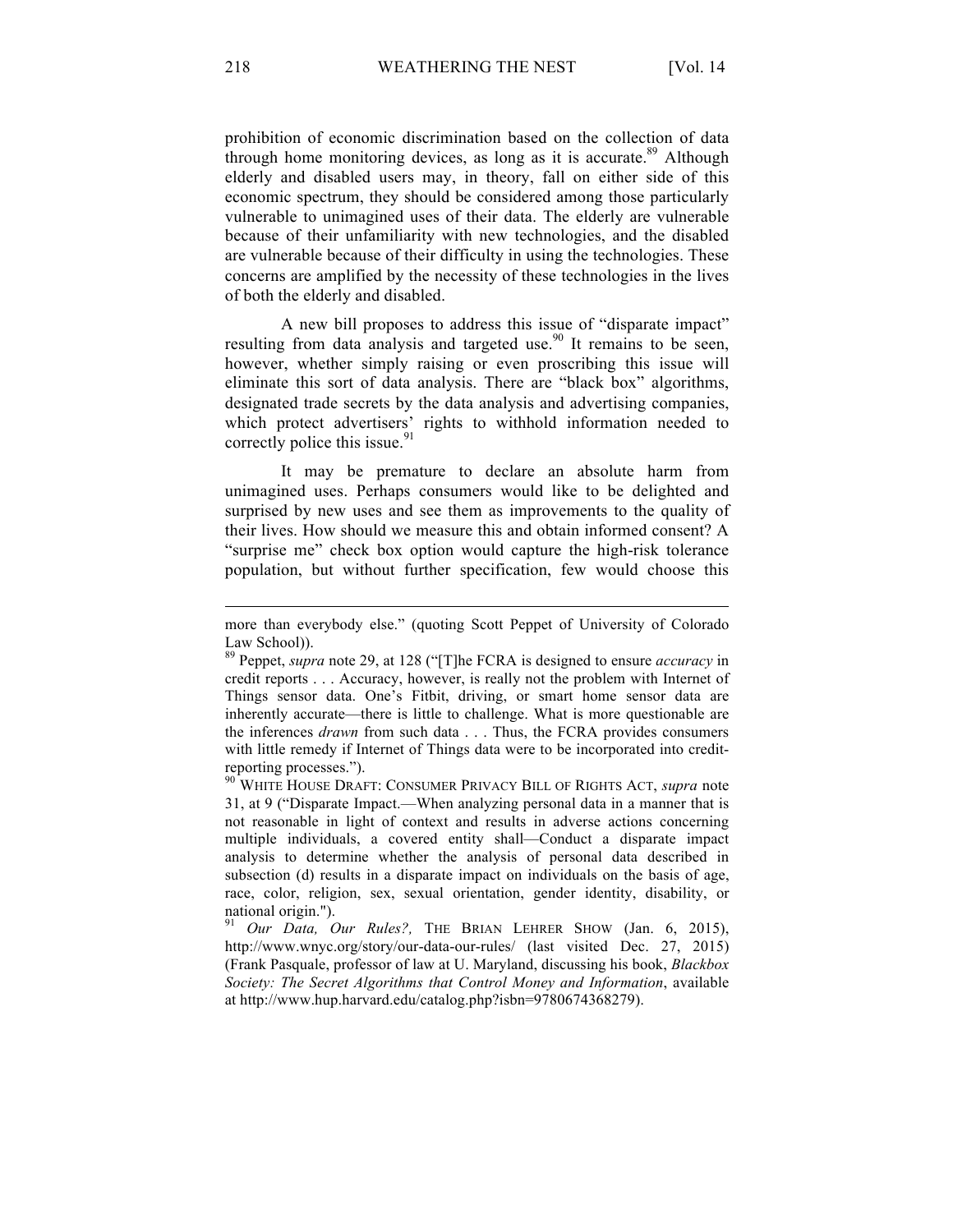option. A company could offer proposed future uses in the notice, but these may not be sufficiently definite to be construed as legallyenforceable contracts. So far, privacy notices have not been held to a contract standard.<sup>92</sup> Further, devices with multiple sensors in the home can be combined to create new and highly intricate portraits of individuals.<sup>93</sup> In that sense, nearly every use is a surprise, or an unintended use, because it can be combined with other data and/or transferred to third parties via bankruptcy, merger, or acquisition.

Yet again, the collection and analysis of data may have a positive effect on the individual generating the data. For example, normalization of the individual's data may occur. This happens when data is streamlined to yield a "normal" value representing the individual's comfort zone, used by the system as a default. The effect will be immediate when an aberrant temperature in the home creates an alert that causes the home's resident to change or normalize the temperature, either through manual adjustment or through a preset, programmed response.

Privacy is always an individual calculation. Privacy is still important to older users of home monitoring devices, but the calculation may result in a different decision. For elderly users, the ability to be identified and located is an important value if the purpose is to get immediate attention. Individually worn healthcare devices can identify individuals with great certainty.  $\frac{94}{4}$  Wearable devices are luxurious rather than necessary for functioning in society, unless they are fall alerts connected to a home monitoring service, which become nearly a necessity for a fragile, elderly individual. In the future, geo-location and identification devices may become functionally or literally invaluable as they become the foundation for receiving emergency medical care. Vulnerable consumers may welcome this development, or may choose

<sup>92</sup> *See* Dyer v. Northwest Airlines Corp., 334 F. Supp. 2d 1196, 1200 (D.N.D. 2004)*;* Daniel Solove & Woodrow Hartzog, *The FTC and the New Common Law of Privacy*, 114 COLUMBIA L. REV. 583, 595–97 (2014) (finding that privacy policies, unlike terms-of-use documents, are typically perceived as noncontractual in nature).

<sup>93</sup> Peppet, *supra* note 29, at 93 (citation omitted) ("Just as two eyes generate depth of field that neither eye alone can perceive, two Internet of Things sensors may reveal unexpected inferences. For example, a fitness monitor's separate measurements of heart rate and respiration can in combination reveal not only a user's exercise routine, but also cocaine, heroin, tobacco, and alcohol use, each of which produces unique biometric signatures. Sensor fusion means that on the Internet of Things, 'every thing may reveal everything.'").

<sup>94</sup> IOT WORKSHOP, *supra* note 2, at 170–71, ll. 24–25, 1–2 ("Ira Hunt, who is the CIO of the CIA said you can be 100 percent identified, as an individual, by your Fitbit data. Why? Because no two persons' gaits or ways of moving are the same." (quoting Scott Peppet of University of Colorado Law School)).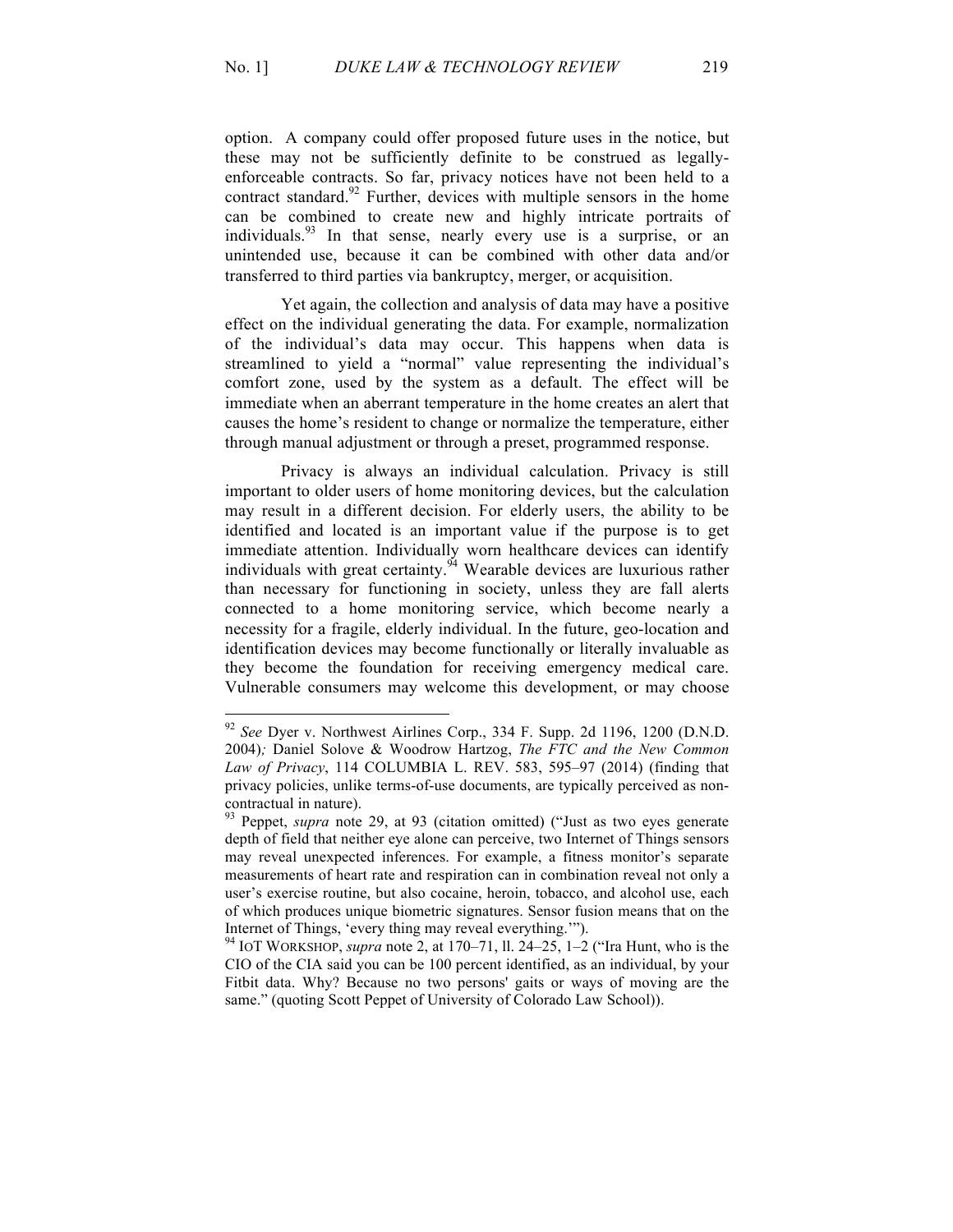lower-tech options that may be more expensive and/or less supportive of their needs in order to protect their privacy in a largely unregulated field.

In fact, consumers may not be fully aware of privacy and security flaws or be able to fix them even if their awareness of such issues is fully developed.<sup>95</sup> The FTC, and indeed the entire U.S. government, takes a stance on the issue of privacy and security that relies on the assumption that educating the consumer will solve every flaw in the system. The solution may be to make consumers aware of the issue, but also to rely on developers to close the security gaps.<sup>96</sup> Developers can close the gaps by adding privacy by design methodologies to product design. The following section evaluates the efficacy of this hybrid solution.

# IV. POTENTIAL PRIVACY SOLUTIONS FOR HOME MONITORING DEVICES, SERVICES, AND APPLICATIONS

#### *A. Waiting for Developer Knights in Shining Armor*

Developers have the ability to take constructive action before products hit the market to prevent privacy violations and security breaches. The process begins with quality assurance principles and security by design. Security is a necessary precondition to privacy, and it can be baked into home monitoring devices. There is value in preconditioning home monitoring appliances to prevent both use outside of acceptable parameters for the device and hacking. <sup>97</sup> Technical

<sup>95</sup> *Id.* at 77, ll. 4–17 ("Unfortunately, I don't think that trying to educate users will get us where we need to be. You know, the mantra for years in computer security has been educate the user, educate the user. Well, guess what? We've had security problems for decades. That clearly isn't working. Users don't understand the technologies they are dealing with. I hear the term, people always say, people are so technologically — you know, they understand all this technology. No, they don't. They have a phone with pictures on it and they point at the pictures. That is not understanding technology. My 1-year-old can unlock my phone. She has no idea what technology even means." (quoting Craig Heffner of Tactical Network Solutions)).

<sup>96</sup> *Id.* at 77, ll. 18–21 ("So I think we really need to push vendors towards security as these embedded systems come out and become more prevalent and, in reality, they already are." (quoting Craig Heffner of Tactical Network Solutions)).

<sup>97</sup> *Id.* at 106, ll. 10–17 ("So you can't set your range to 1,000 degrees. Somebody can't set your refrigerator to 90 degrees and have all your food go bad and the milk spoil. They only work within reasonable parameters that a consumer might use the product for. So you can build that software into the devices themselves, which further adds to the security and the safety in the system." (quoting Mike Beyerle of GE Appliances)).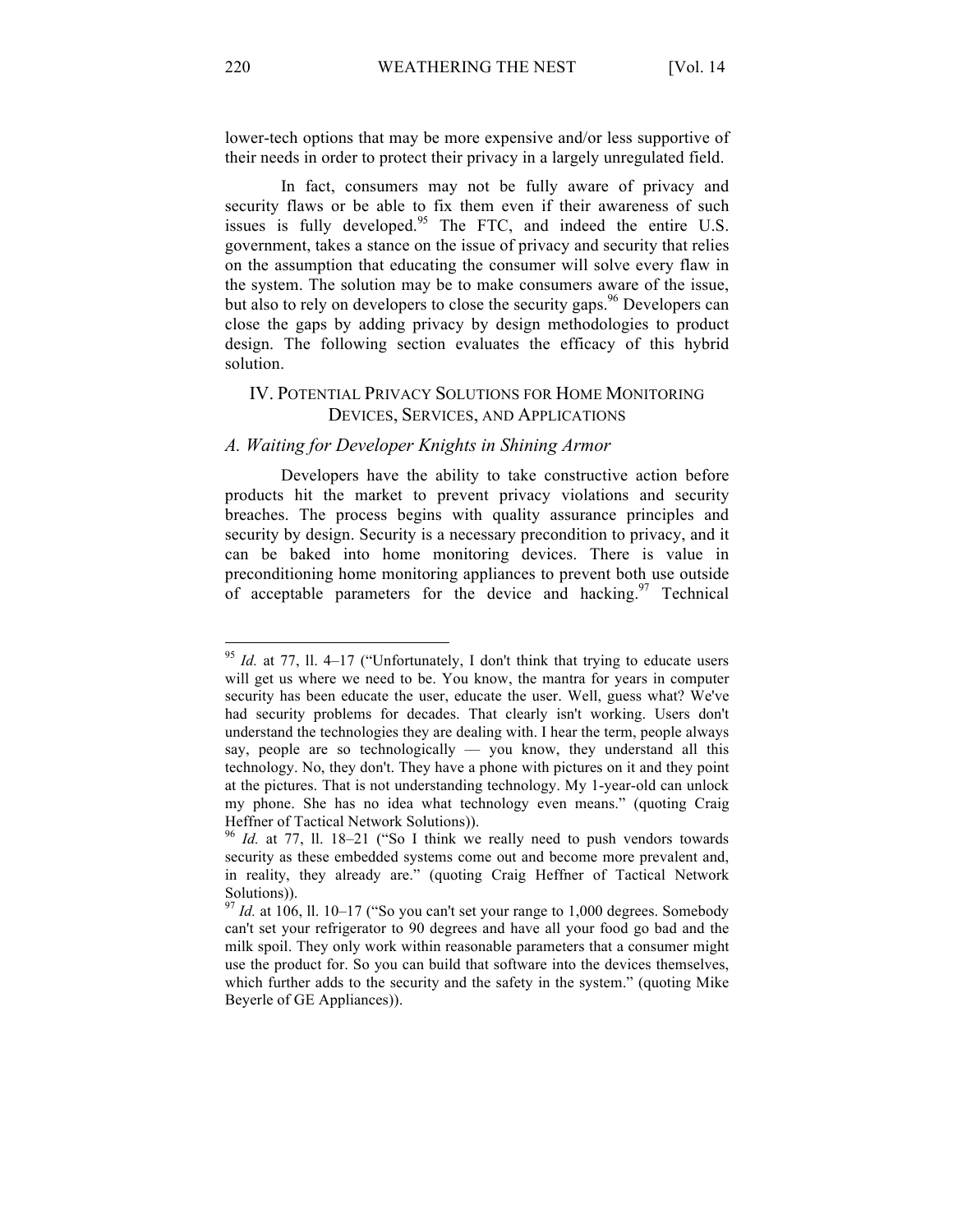standards for secure design are available online and updated frequently.<sup>98</sup> As a foundational matter, universities must educate developers to design products that are not only beautiful and clever, but also secure.<sup>99</sup> Companies should also hire engineers with security knowledge and experience (not just generic software developers) to design and maintain these programs.

In theory, consumers would only buy secure products that will protect their privacy. In reality, market information on this subject is scant and unreliable. Worse yet, there will always be certain consumers who choose to buy less secure devices because they prefer cheaper or trendier products. Therefore, designers of secure IoT solutions for the home should evaluate the scalability of solutions up to network level and down to consumer level. While securing data privacy may not be at the forefront of a device engineer's concerns,<sup>100</sup> it should at least be on her checklist.

For consumer-friendly options, designers and developers could look to ADA standards for access to digital media, including mobile devices. Microsoft has taken the initiative in this regard by not only creating accessible options baked into its offerings, but also developing instructional videos explaining how to use these options and posting them on YouTube.<sup>101</sup> Both developers and consumers can access and use accessibility options to allow users with sensory disabilities to effectively use the service. In the case of IoT devices, notices for privacy may lean on these for platforms that support IoT devices, or use these methodologies as guidance for direct device use.

<sup>98</sup> *See Standards for M2M and the Internet of Things, Published Specifications,* ONEM2M, http://www.onem2m.org/technical/published-documents (last visited Mar. 9, 2015).

<sup>99</sup> *See e.g., MSIT in Privacy Engineering*, CARNEGIE MELLON UNIVERSITY, http://privacy.cs.cmu.edu/ (introducing Carnegie Mellon's Master of Science in Information Technology – Privacy Engineering program). <sup>100</sup> Cliff Ortmeyer, *IoT Privacy: Engineering Fault, Not User Issue*, EBN

<sup>(</sup>Apr. 23, 2015), http://www.ebnonline.com/author.asp?section  $id=3507\&doc$  $id=277329$ &page\_number=1 ("Between the development of IoT standards, the selection of wireless technologies, and the adoption of an appropriate Internet Protocol, most engineers are still wrapped up in the basic infrastructure of IoT. As a result, more abstract ideas such as personal privacy can quickly fall by the wayside.").<br><sup>101</sup> *See* Microsoft, *Ouick Tutorials*, YOUTUBE, https://www.youtube.

com/playlist?list=PLtSVUgxIo6KoI5ogCBZuAjB6HprjiaKNM (last updated Feb. 6, 2015).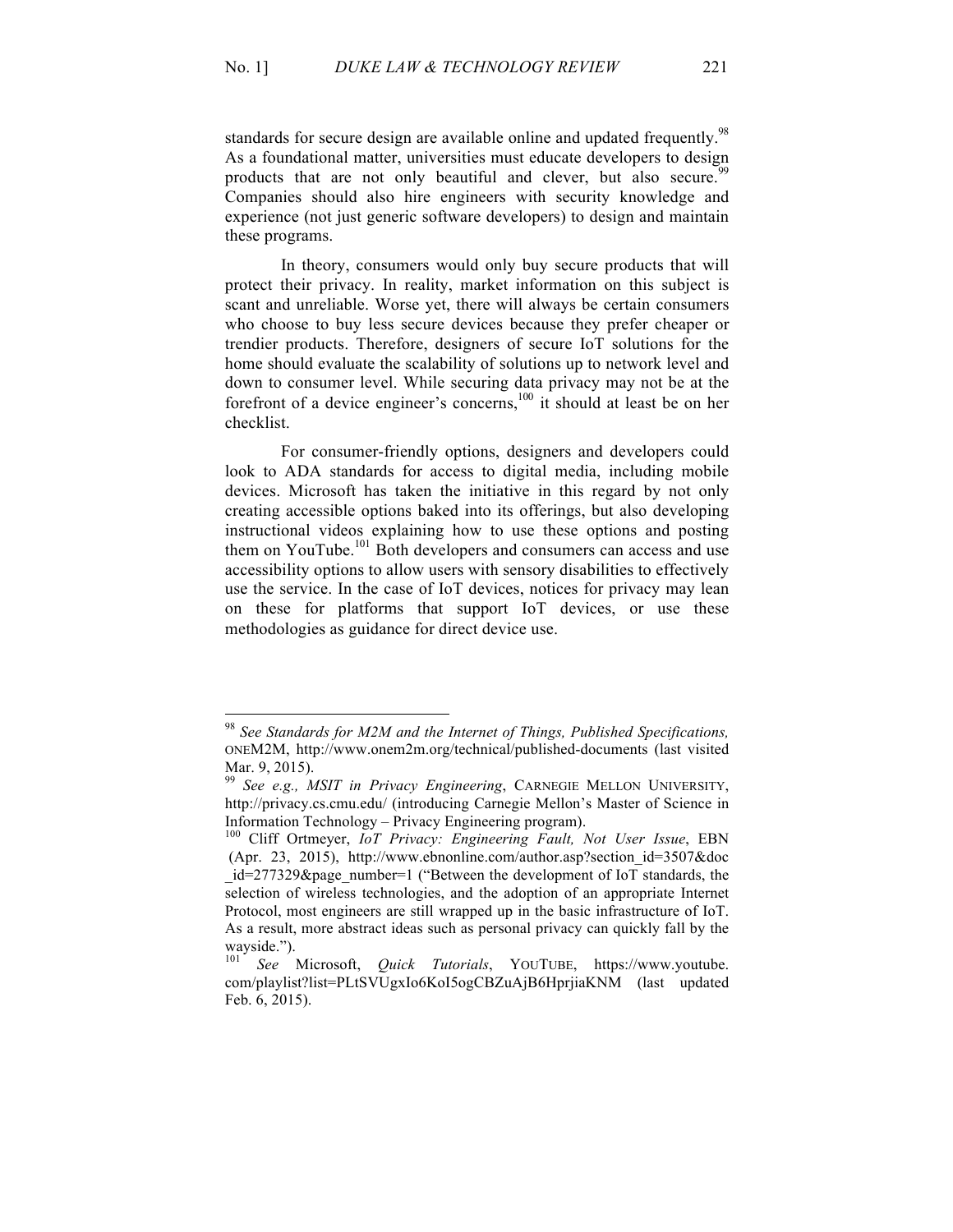#### *B. Personal Protection and Decision-Making*

Individual activities and precautions may be the final frontier for home network security. Developers can implement privacy and security by design. Companies can offer privacy-protective products and services. Ultimately, the future of privacy and security will depend on consumers paying attention to and paying for privacy. Consumers will learn to pay more for products where privacy protections will have been incorporated into their products by design. On their end, consumers must look beyond password entry. The security levels of network password protocols have been covered at length, and are beyond the scope of this article. In this article, a home-based solution is explained.

Generally, home monitoring devices are on the lax end of the security spectrum *vis-à-vis* commercially-networked devices, as the latter can rely on platform-based security solutions. This lack of baked-in security and privacy controls leaves consumers, by default, in charge of their own security. Consumers are not helpless to defend themselves against privacy intrusions, but they must take action.

Consumers can input effective password protection, if the feature is available on the home monitoring device. If they have password thresholds at all, then there is a need to notify or even require customers to re-set default passwords. For newer devices, consumers may be able to use biometric or other alternatives to passwords, such as encryption for uploaded video feeds<sup>102</sup> and other protection of data in transit to ramp up privacy protections.

Consumers can limit the amount of data entered into the device, a sort of data minimization on the ground level. Also, consumers can take action to delete their data on any given system, assuming it has not been shared pursuant to the consent or other exceptions listed on the privacy policy for that device.<sup>103</sup> Indeed, consumers of IoT equipment

<sup>&</sup>lt;sup>102</sup> Klint Finley, *Stalk Yourself at Home with this Free App*, WIRED (Mar. 16, 2015, 8:00 AM), http://www.wired.com/2015/03/app-lets-stalk-home/ ("It's hard not to worry about uploading video footage from your house to the cloud, but Maslan says that all the video is encrypted so that not even Camio's engineers can access it (though it's not possible to verify this without auditing Camio's servers). For people uploading video that's not particularly sensitive – such as publicly viewable areas such as their front yards — this might not be a

big deal. Everyone else will need to take a leap of faith.").<br><sup>103</sup> *Nest Privacy Statement*, *supra* note 20 ("You can delete the information on the Nest device by resetting it to the defaults (using Reset in the Settings menu). You can access, amend or delete your personal information from Nest's servers through the controls in your account. Because of the way we maintain certain Services, after your information is deleted, backup copies may linger for some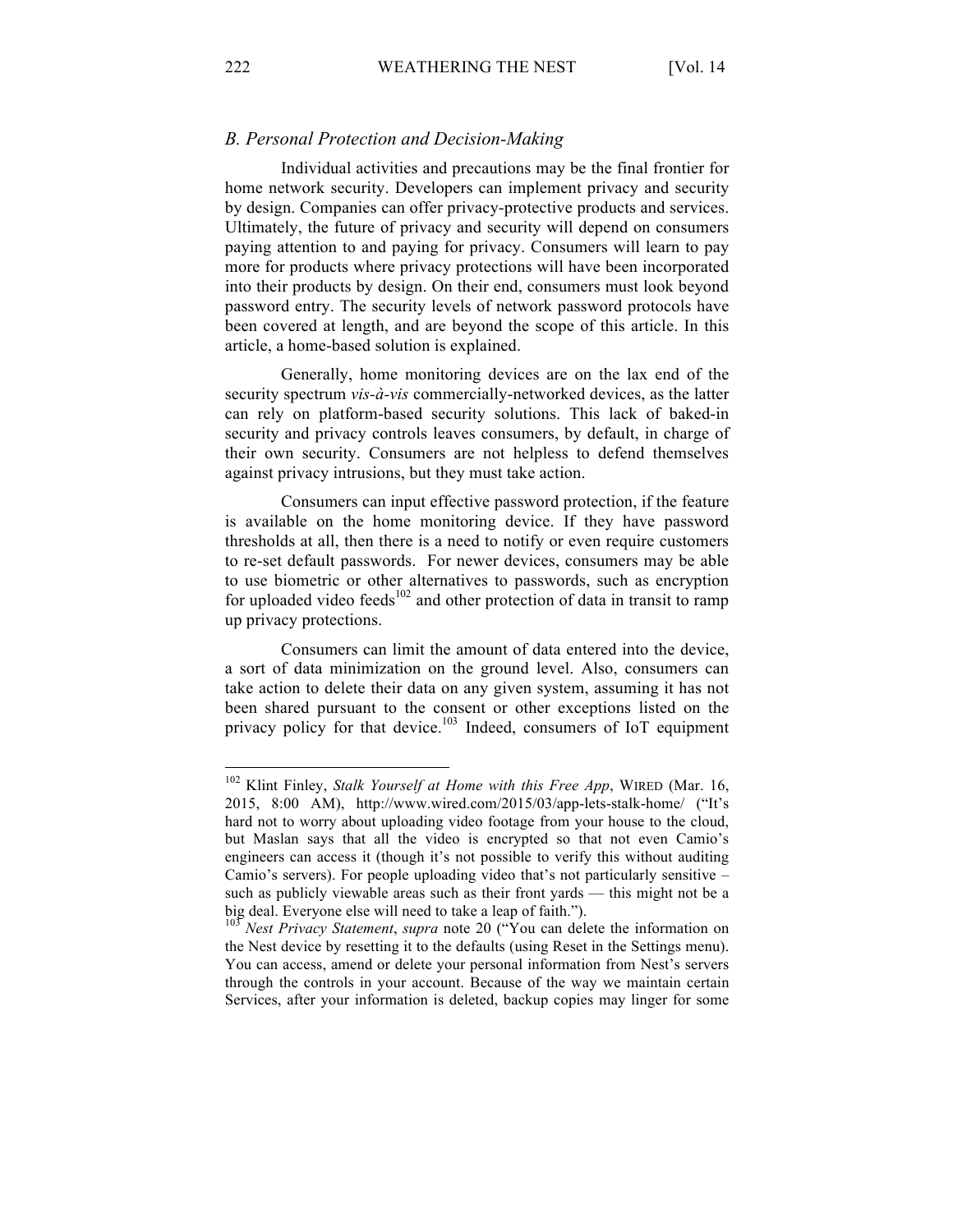can interconnect their devices to a secure platform, or at least a secure home network.<sup>104</sup> Even these simple steps, however, may be onerous for the oldest users, and baked-in privacy by design and security by design are superior offerings.

There may be technical solutions that can be implemented on the home network level by individual consumers. This could be done through add-on products that protect a set of home monitoring devices as a wider system.<sup>105</sup> At least one company offers such a service.<sup>106</sup> Such platforms that manage home security and monitoring systems are proliferating, offering users additional choices to make simpler choices in the future with regard to privacy notices. Privacy controls could be done once for the platform rather than for each standalone device. Ideally, privacy notices will offer users a choice to revoke or revise their privacy level elections as their understanding or situation changes.

The most significant downside to platform-based home monitoring controls is that the platform, which houses all the aggregated data, provides a single point of entry for hackers. Even if that point is more secure than each of the standalone devices, hackers may still be successful. Also, there are limitations on a platform-level security barrier, including the ability of applications to collect data outside

time before they are deleted, and we may retain certain data for a longer period of time if we are required to do so for legal reasons.").

<sup>104</sup> *See How to Secure Your Wireless Home Network*, WIKIHOW, http://www.wikihow.com/Secure-Your-Wireless-Home-Network (last visited Dec. 27, 2015) (Noting that simple instructions are available online for making a home network more secure.).

<sup>105</sup> IOT WORKSHOP, *supra* note 2, at 216–17, ll. 12–25, 1 ("Something that I would like to see exist is something I put on my home network before my cable router, DSL modem, or whatever, that allows me, in bulk, to anoint certain kinds of data that flows forth from my house. So that's a way of sort of aggregating consent-like stuff. It sounds a lot like DuoTrack, it sounds like other things like ad identifiers and things like that. And you would need some basic standard so that telehealth companies that do anything related to the Internet of Things could mark certain packets as, here's the thing, here's what it is trying to do, so that you could then preclude certain data from flowing forward. It's not a perfect solution, but it might help." (quoting Joseph Lorenzo Hall of CDT)).

<sup>106</sup> *Bitdefender BOX*, BITDEFENDER, http://www.bitdefender.com/box/ (last visited Dec. 27, 2015) ("Advanced Threat Protection: Not just for your computers. Everything. Once connected to the Internet, every device, even Smart TVs, smart appliances like fridges, thermostats or gaming consoles are vulnerable to malware that silently does its work. BOX protects everything else that's in the home: PCs, Macs, Android and iOS tablets and phones alike. Just like an antivirus for your home network.").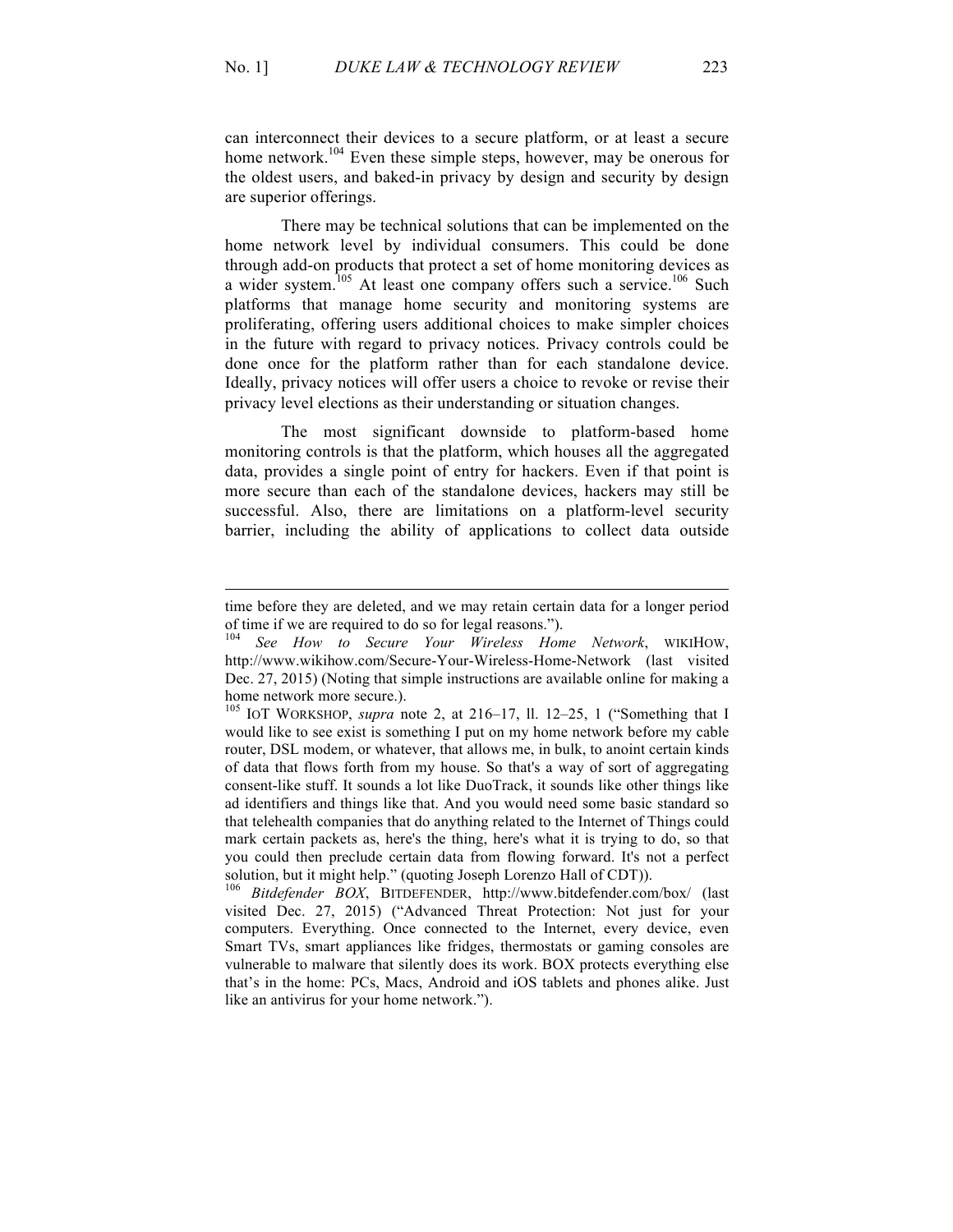platform parameters and the need to pre-identify known threats.<sup>107</sup> Data anonymization, meaning masking the personally-identifying aspects of data, has some utility but in reality it reduces functionality when the purpose of this data is to identify, locate, and potentially save the life of an individual user. Data minimization is an underutilized technique. Applying "just in time" saving strategies from manufacturing to data privacy principles would result in a "just enough data" to do the job. Data beyond the requisite amount needed for functionality should not be collected, analyzed, and/or stored.

# *C. Expansion of Existing Regulations to Cover Data Gathered by Home Monitoring Devices*

HIPAA provides a model to evaluate future regulation of home monitoring in some cases. HIPAA regulation was expanded in 2013 to include the Business Associate (BA) agreement requirement, aiming to encompass business associates who contract with covered entities.<sup>108</sup> In the transcript of the FTC workshop on IoT, Lee Tien of EFF noted that, for a California proposal, "[w]e also use rules that are modeled after HIPAA business associate type rules, so that downstream recipients of data shared from the utilities are bound in a similar way."<sup>109</sup>

HIPAA could be expanded again to include under its regulatory umbrella any business that captures, processes, and stores health data. Under this scenario, medically significant, extremely private data will have some protection. Just as HIPAA was expanded in 2013 in response to concerns about new technology for accessing data via additional systems, it could be expanded incrementally over the next few years to encompass personal health data emanating from home monitoring devices collecting information.

<sup>&</sup>lt;sup>107</sup> Molly Wood, *CES: Security Risks from the Smart Home*, N.Y. TIMES (Jan. 7, 2015), http://www.nytimes.com/2015/01/08/technology/personaltech/cessecurity-risks-from-the-smart-home.html?mwrsm=Email& r=1 ("But as with most antivirus and anti-malware products, the box can scan for and detect only code that has already been identified as a threat. Something new could still sneak through. And the box can't do anything about the personal data harvested by all the various apps that control smart devices in the home or outside of it.").

<sup>&</sup>lt;sup>108</sup> The HIPAA Privacy and Security Rules regulated health care providers, health plans and companies that process health insurance claims. Revisions to the original rules added business associates of these companies that have access to protected health information, including the covered entities' contractors and subcontractors. http://www.hhs.gov/ocr/privacy/hipaa/understanding/coveredent ities/businessassociates.html. <sup>109</sup> IOT WORKSHOP, *supra* note 2, at 70, ll. 4–7.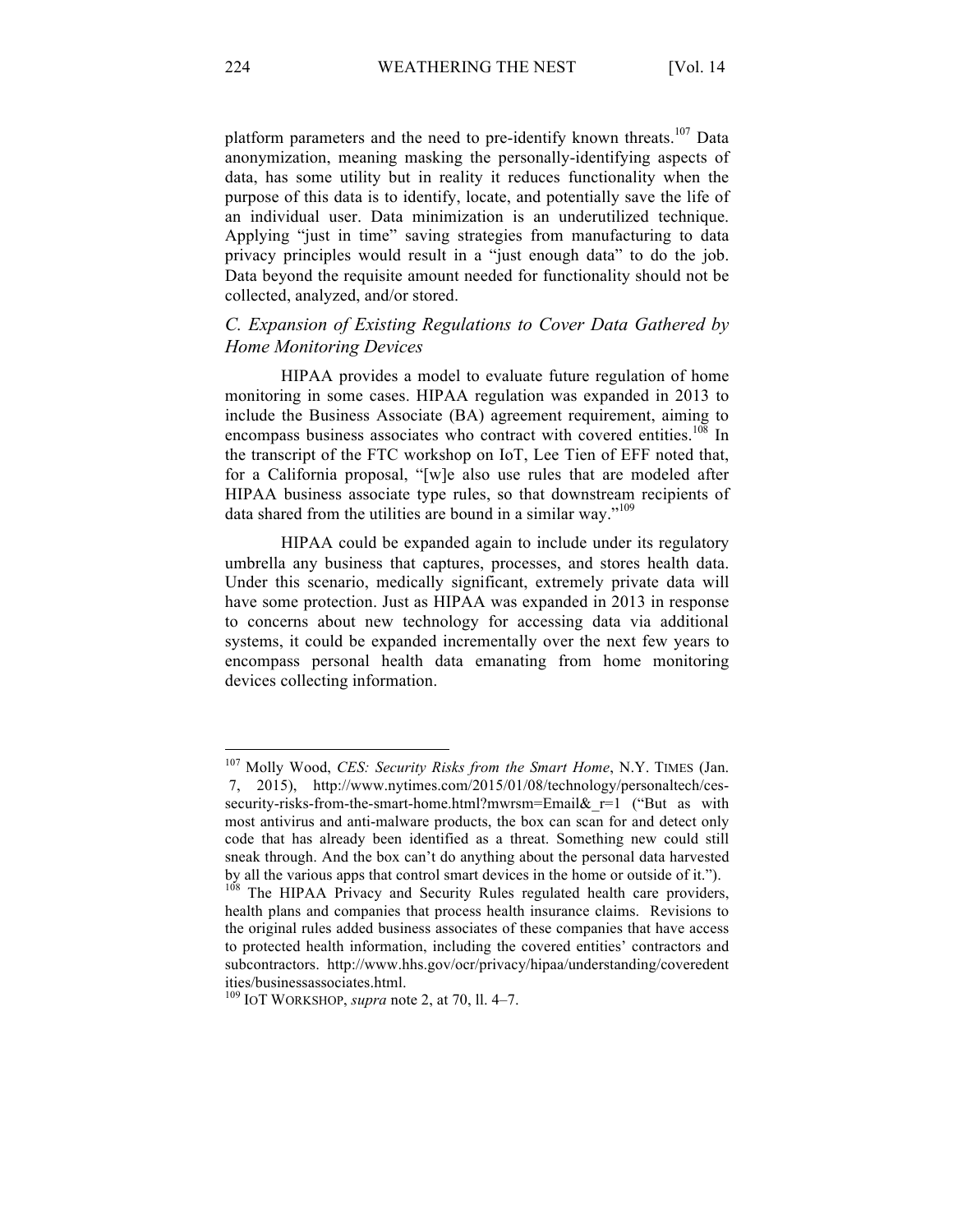The expansion of HIPAA still leaves the routine data of climate, location, and home occupant data unprotected. To that end, the staff of the FTC would like Congress to go beyond mere security breach notifications, which they believe would better protect the security of data and thereby allow health care monitoring and support devices to function properly.<sup>110</sup>

Pending federal bills would create a coherent scheme for protecting data and establishing breach notifications. For example a proposal from the White House suggests that covered entities for privacy protections be expanded to cover any "person that collects, creates, processes, retains, uses, or discloses personal data in or affecting interstate commerce,"<sup>111</sup> a much broader standard that could include home monitoring devices and platforms. Enforcement capabilities under the White House proposal would rest with the FTC under its traditional authority to protect consumers.<sup>112</sup> The bills reflect a trend towards broader responsibility for data collection, processing, and storage. This would address the current issue of possible home monitoring privacy legislation being too specific. Even IoT privacy legislation may be too specific to gain broad-based political support. $113$ 

## **CONCLUSION**

Now is the time to evaluate potential home monitoring regulation and its alternatives. But while we wait for pending developments at the federal level on consumer privacy and data security, consumers can make market choices and personal choices with their data that serves to protect them. At this point, consumers have begun to weigh the options presented to them in the world of IoT, and its entry into their homes. They should continue to make informed choices about their privacy before a breach occurs. To begin, some people might opt out of using home monitoring devices. These individuals might prefer to incur

<sup>110</sup> IOT CONNECTED WORLD, *supra* note 4, at vii–viii ("General data security legislation should protect against unauthorized access to both personal information and device functionality itself. For example, if a pacemaker is not properly secured, the concern is not merely that health information could be compromised, but also that a person wearing it could be seriously harmed.").

<sup>111</sup> WHITE HOUSE DRAFT: CONSUMER PRIVACY BILL OF RIGHTS ACT, *supra* note 44, at 1.

<sup>&</sup>lt;sup>112</sup> *Id.* ("A violation of Title I of this Act shall be treated as an unfair or deceptive act or practice in violation of section 5 of the Federal Trade Commission Act (15 U.S.C. § 45).").<br><sup>113</sup> *Id.* at vii ("IoT-specific legislation at this stage would be premature. Staff

also agrees that development of self-regulatory programs designed for particular industries would be helpful as a means to encourage the adoption of privacyand security-sensitive practices.").